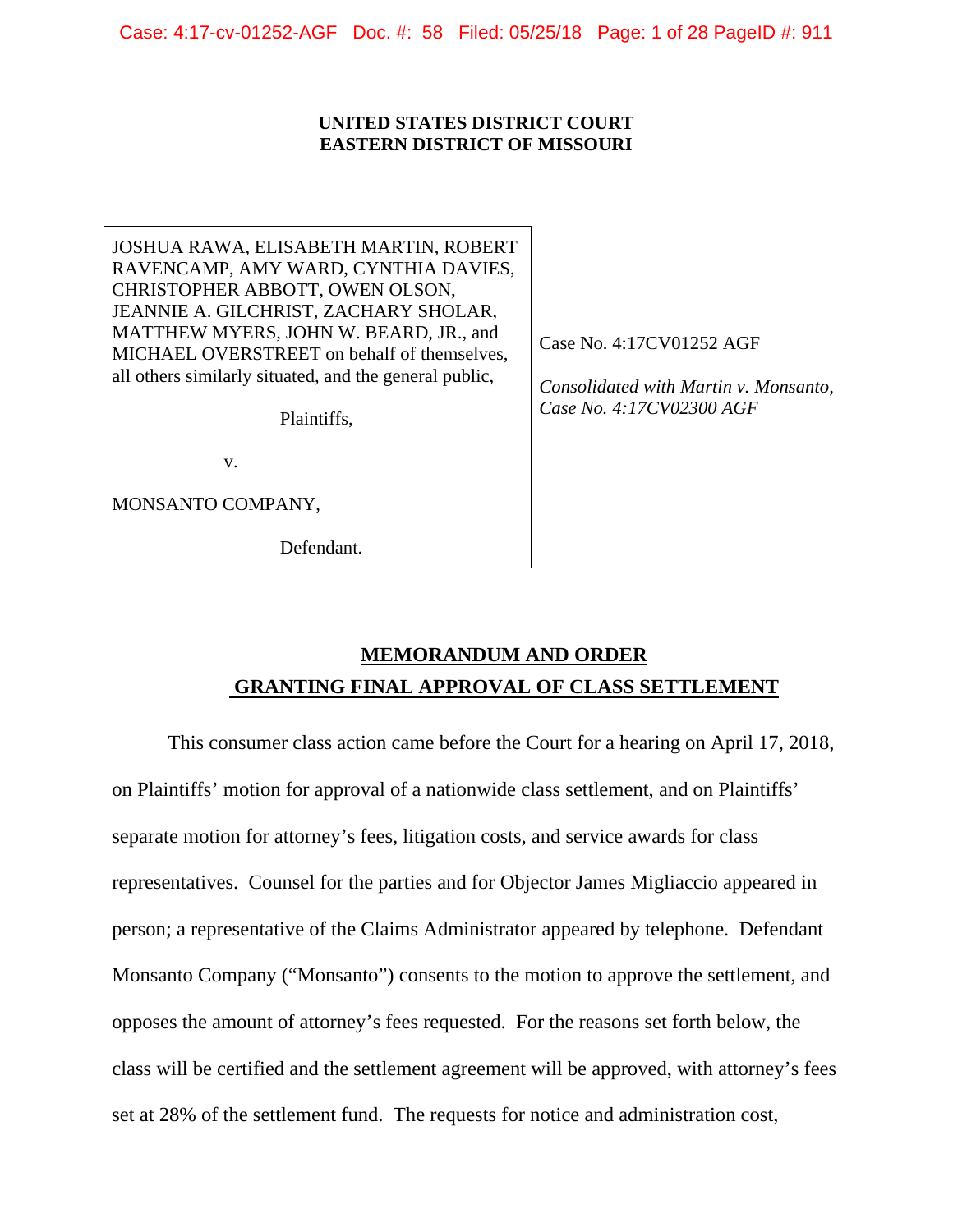litigation costs, and service awards will be granted, and a modified *cy pres* distribution will be ordered.

### **BACKGROUND**

In *Rawa v Monsanto Co*., 4:17CV01252 AGF, filed on April 5, 2017, Plaintiffs claimed that Monsanto engaged in misleading practices by overstating on several of its Roundup Concentrate products' labels, the number of gallons of spray solution the concentrates would make, in violation of the Missouri Merchandising Practices Act ("MMPA"). Briefly, on the front of the containers near the top, a small separate label stated, "Makes Up to" a certain number of gallons. On the back of the containers, a multipage booklet label was attached. On the front of the booklet label was a symbol indicating that the label could be peeled back, with the instruction, "OPEN," in the top right corner. When the front of the booklet label was peeled back as instructed, the booklet advised as to different dilution options, the least concentrated of which would yield the "up to" amount noted on the front label. Plaintiffs, who were purchasers of the products, sought damages and asserted jurisdiction under the Class Action Fairness Act ("CAFA").

On October 13, 2016, approximately six months before the case was filed here, another putative class action challenging the same practices as to the same products, *Martin v. Monsanto*, 4:17CV2300 AGF, was filed in the Central District of California. *Martin* was brought under the Magnuson Moss Warranty Act ("MMWA"), on behalf of a nationwide class; and under various California consumer protection laws, on behalf of a California subclass. The district court in California denied Monsanto's motion to

- 2 -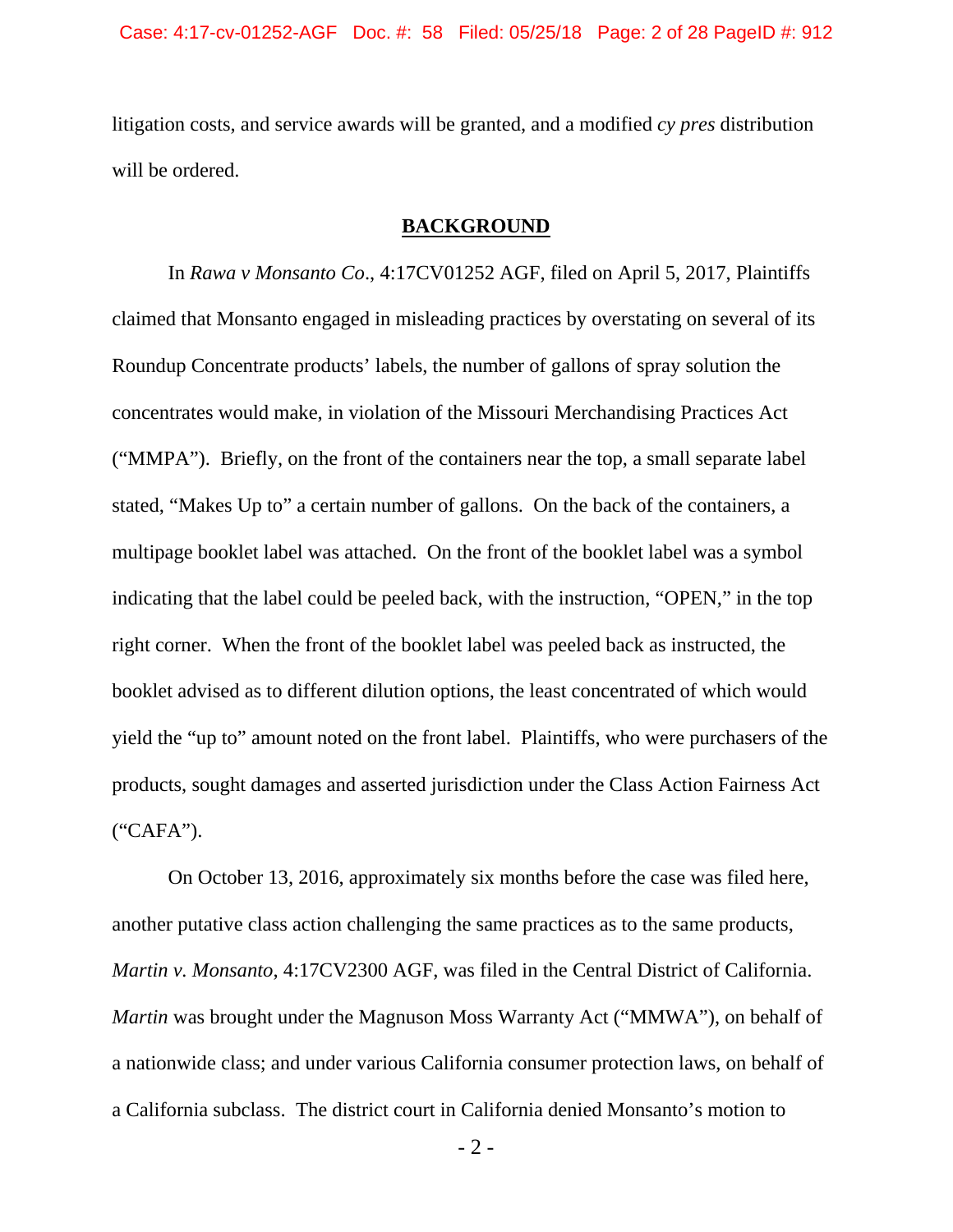dismiss the state law claims for failure to state a claim, and on March 24, 2017, certified a statewide California class with respect to the state law claims. The *Martin* plaintiffs did not seek certification of a class with respect to their MMWA claim. The *Martin* plaintiffs initially estimated that damages for the California class were \$22 million, but then corrected the amount to approximately \$15.5 million, based on information from Monsanto that a certain product that was included in the damages estimate did not have an offending label.

Plaintiffs' counsel in *Martin* and *Rawa* were the same. On August 22, 2017, in light of a tentative nationwide settlement, the parties in *Martin* jointly requested that *Martin* be transferred to this Court, and on August 23, the California district court granted the motion, finding good cause, in part because "transfer will promote an efficient and economical consideration of the proposed nationwide settlement, and transfer will not affect the substantive rights of the [California] class certified in this action." *Martin*, ECF No. 108.

Upon transfer to this Court, *Martin* was provisionally consolidated with *Rawa* and on September 22, 2017, an Amended Consolidated Class Action Complaint was filed herein. Meanwhile, according to Plaintiffs' counsel's declaration dated October 4, 2017, nine related actions were filed in other states. After the nationwide settlement agreement was reached, Plaintiff's counsel herein reached out to each of the plaintiffs in the nine related actions. All agreed that the nationwide settlement was strong, and worth supporting. Thus, each of these plaintiffs was referred to Plaintiffs' counsel, to be added to the consolidated complaint, and their original actions were dismissed. ECF 32-1 at 3.

- 3 -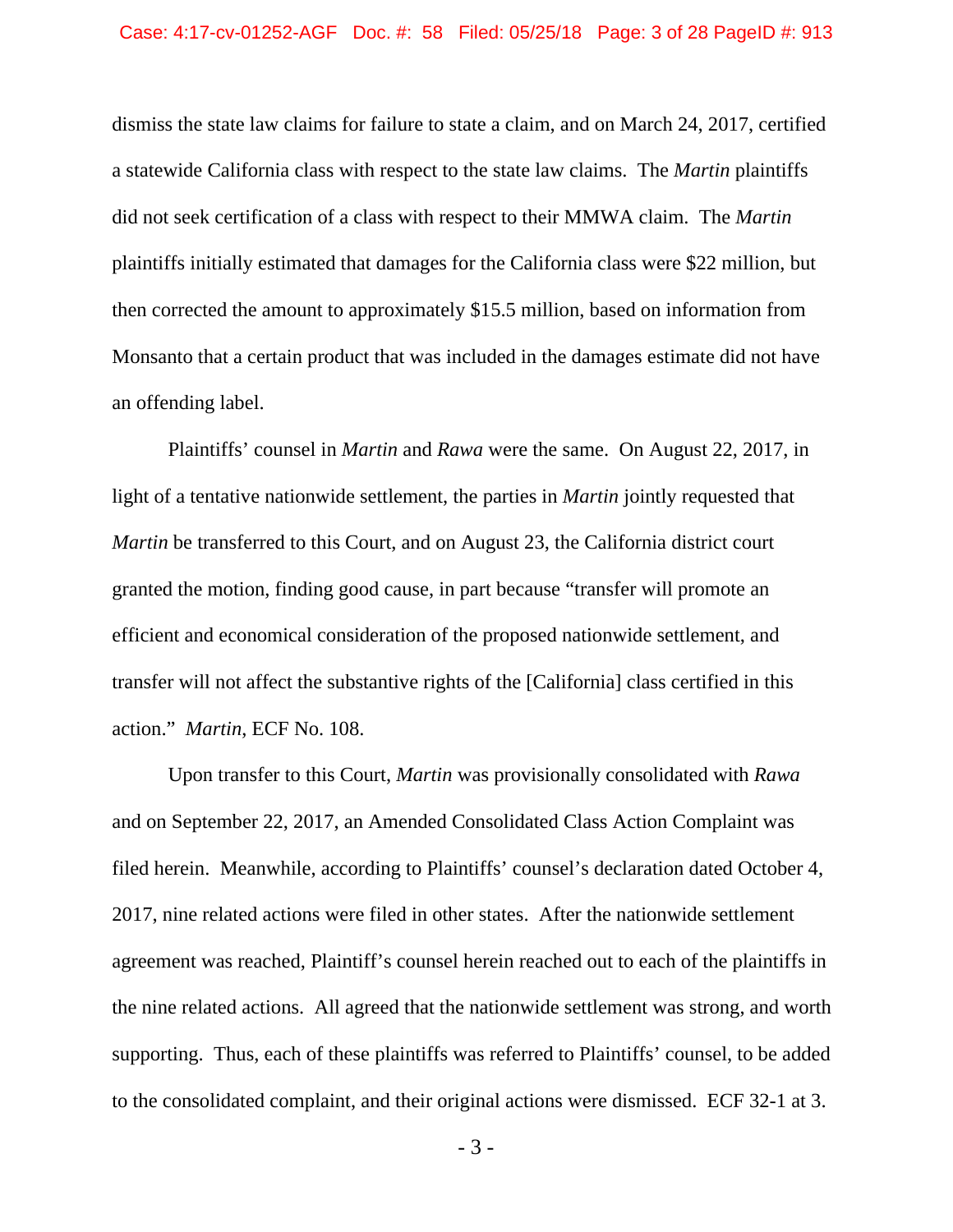The consolidated complaint proposes the following nationwide class:

All persons in the United States, who, during the Class Period, $<sup>1</sup>$  purchased</sup> in the United States, for personal or household use certain Roundup Concentrate products whose neck or shoulder label stated that the product "makes up to" a specified number of gallons.

The consolidated complaint alleges that class members would have paid from 40% to 50% less for the concentrate products had they paid the market price for the number of gallons of spray solution actually received. The 12 representative Plaintiffs are from ten states: Missouri, California, Illinois, Kentucky, Colorado, North Carolina, Indiana, Georgia, Tennessee, and Pennsylvania. They include the Plaintiffs in *Rawa*, *Martin*, and the other related cases.

Two causes of action are asserted in the consolidated complaint – one under the MMPA and one under the MMWA. ECF No. 28. On October 4, 2017, Plaintiffs, with Monsanto's consent, moved for preliminary approval of a proposed nationwide class settlement, pursuant to a Settlement Agreement signed that day (ECF No. 32-1 at 7-23), providing for a common fund of \$21.5 million. By Order dated December 6, 2017, the Court granted the motion. The Court conditionally certified the proposed class for settlement purposes only (the "Settlement Class"). The Court also approved the parties' selection of a Claims Administrator, approved the form and content of the proposed Class Notice and the proposed method of its dissemination, and set a schedule for the

 $\overline{a}$ 

<sup>1</sup> "Class Period" refers to a time period not to exceed the applicable statute of limitations for the false advertising law in the state where each claimant is domiciled, triggered by the date the complaint was filed in *Martin* for California residents, and by the date the complaint was filed in *Rawa* for all other states' residents.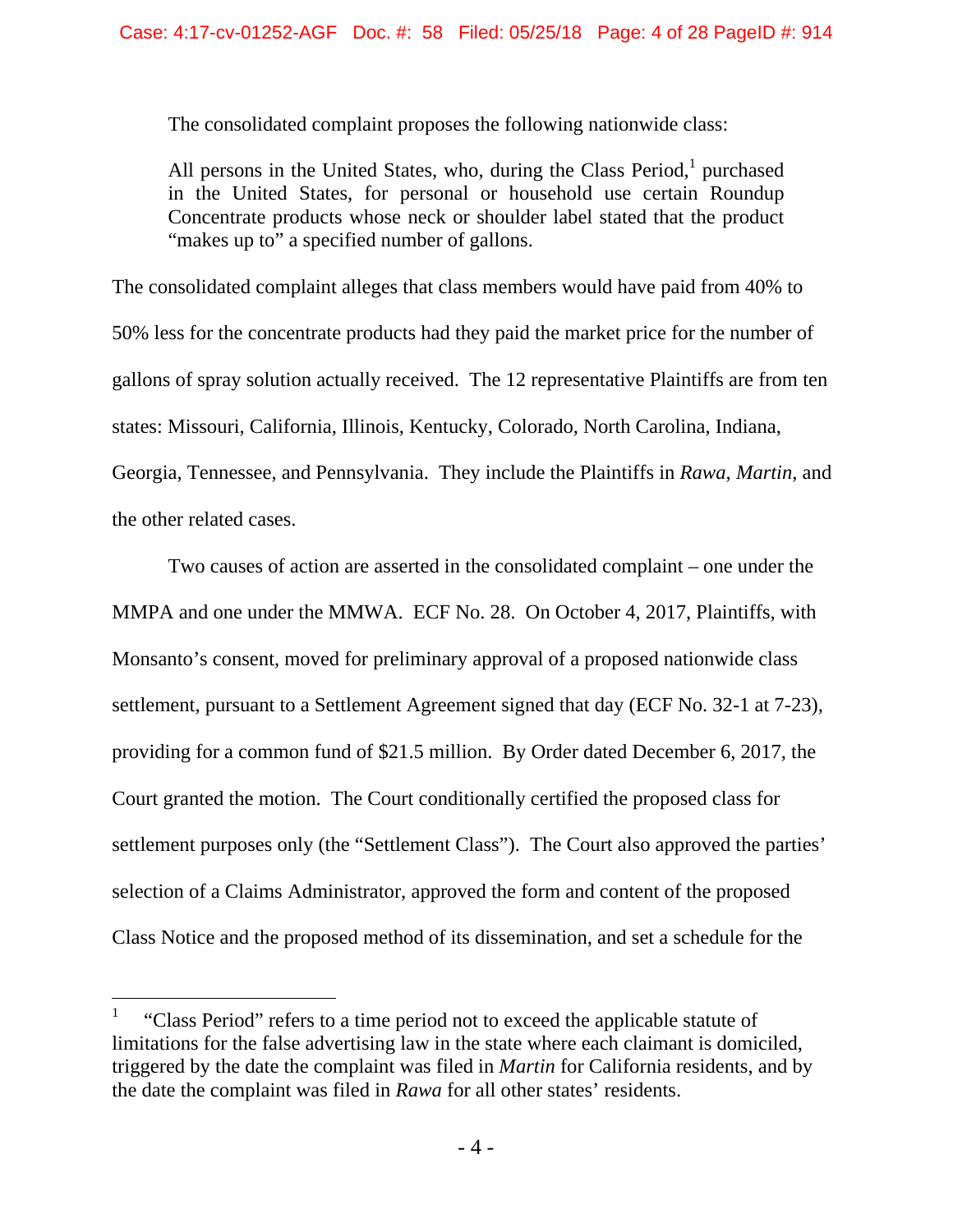notice period, the opt out and objection periods, and a final approval hearing. ECF No. 41. The approved notice form advised Settlement Class members how to file claims. The notice also advised, among other things, that if funds remained in the common fund after all (valid) claims and expenses were paid, "any remaining amounts will be donated *cy pres* to one or more Court-approved organizations, meaning the remaining funds will be donated to organizations that promote the interests of absent class members." ECF No. 39-1 at 2. The proposed *cy pres* recipients were disclosed on the settlement website.

The Settlement Agreement provides for a payout to an individual claimant of onehalf the average retail price of the product(s) he or she purchased. The Settlement Agreement provides that claims are limited to 20 units per household and limits refunds to those who submitted a Claim Form that has been reviewed and validated by the Claims Administrator. Proof of purchase was not required. The Agreement states that the Claims Administrator retained sole discretion in accepting or rejecting a Claim Form. It further provides that payments to claimants are subject to pro-rata reduction, depending on the total valid claims submitted. Class counsel and class representatives were to request fees and service awards to be paid from the common fund, and Monsanto could oppose such requests. And the Agreement states, "Costs for settlement, notice, claims administration, incentive fees, and any other fees, including attorney's fees, will be paid from the Common Fund." ECF No. 32-1 at 15.

 The Agreement includes a "quick pay provision," providing that the "the Claims Administrator shall pay to Class Counsel from the Common Fund the amount of attorneys' fees and costs awarded by the Court within seven (7) calendar days of entry of

- 5 -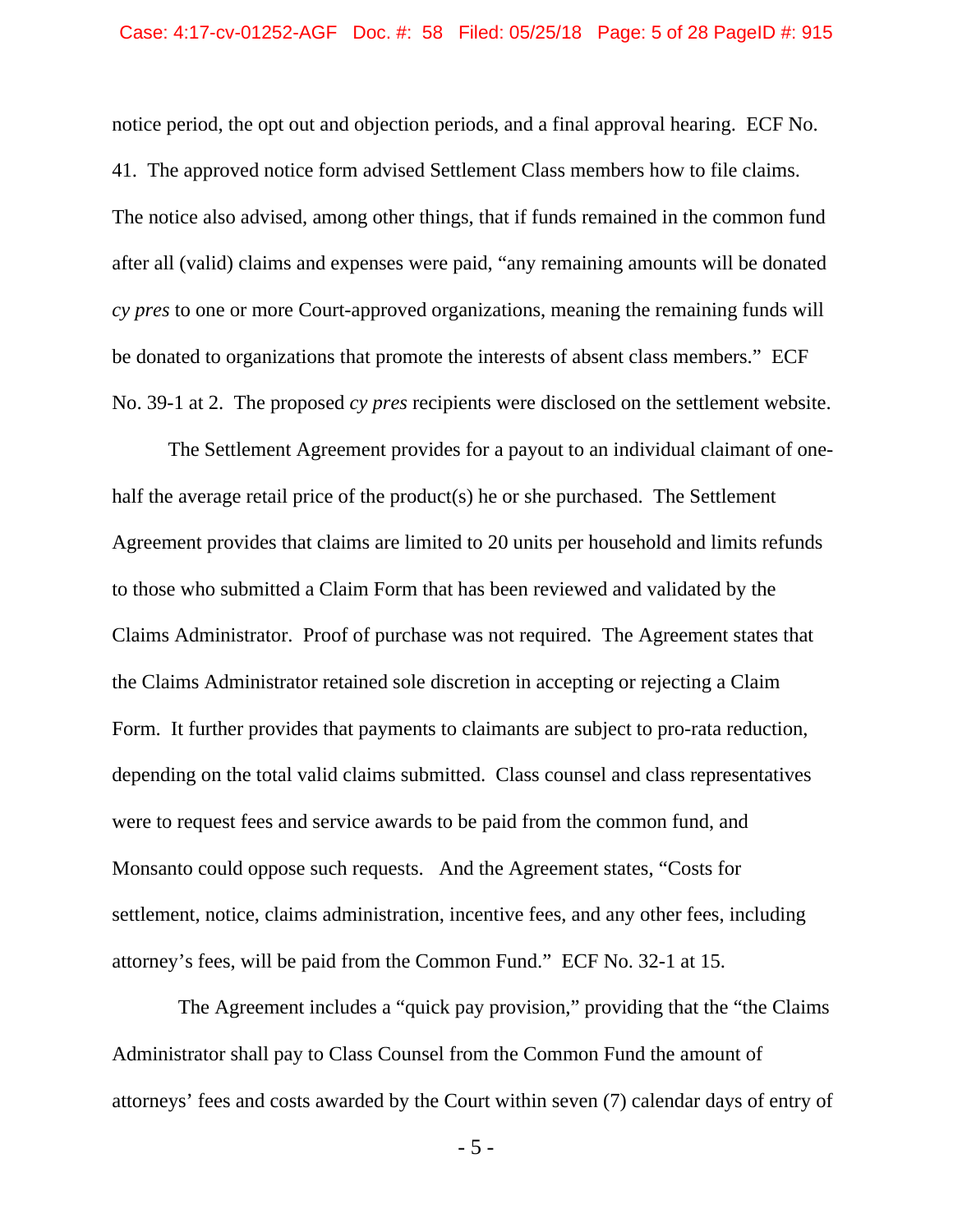Judgment, notwithstanding the filing of any appeals, or any other proceedings which may delay the effective date of the settlement or a final judgment in the case . . . ." ECF No. 32-1 at 15.

In support of their motion for approval of the settlement, Plaintiffs assert that the evidence suggests the Settlement Class consists of about 541,000 members. ECF No. 49 at 1 n.2. Extensive and varied notice procedures were employed by the Claims Administrator, as set forth in its March 13, 2018 declaration. The Claims Administrator established a settlement website with general information, important deadlines, and downloadable forms; and established an automated toll-free helpline. The website and helpline number were listed in the over 123,000 mailed and emailed notices sent to potential class members. ECF No. 42-3. In addition, the Claims Administrator implemented print publication notice, keyword search notice, social media notice, and online video and online radio notice. ECF. No. 42-2.

By declaration dated March 23, 2018, the Claims Administrator stated that it had received approximately 94,000 claims. The Claims Administrator disallowed claims for various reasons, including claims filed out of time and beyond the limitations period. "[P]ursuant to its standard practice to evaluate claims to ensure that [claims] are not fraudulent," the Claims Administrator excluded certain claims as fraudulent, such as when multiple claims were filed from the same IP address. Based on its analysis of sales and use data, the Claims Administrator also determined that a disproportionate number of the largest containers – which paid the largest claim amounts – were asserted by some claimants, suggesting fraud. Accordingly, the Claims Administrator excluded

- 6 -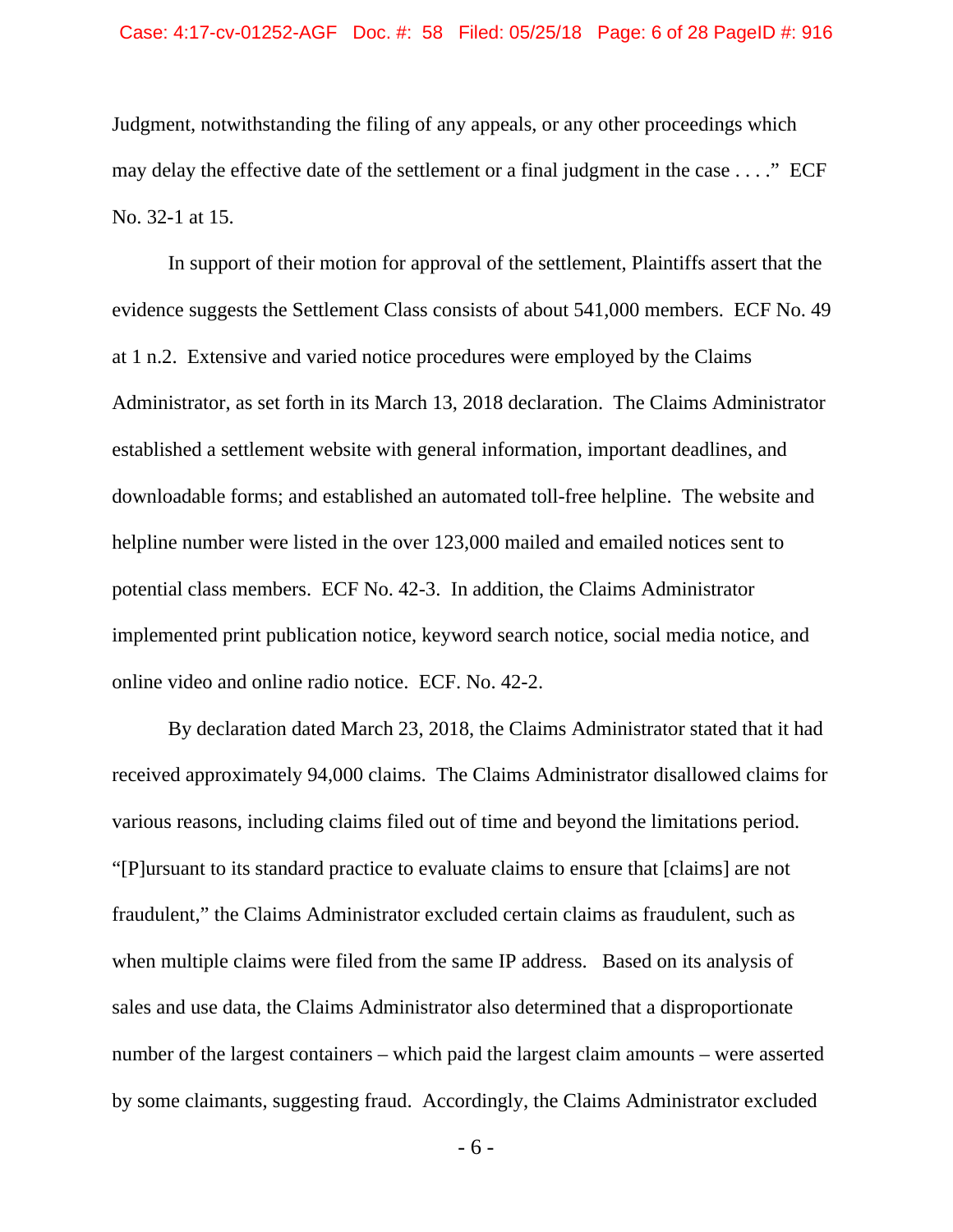any claims for over 18 bottles for Super Concentrate 53.7 oz., over 16 bottles for Super Concentrate 64 oz., and over 14 bottles for Super Concentrate 128 oz.

According to Plaintiffs' counsel's April 14, 2018 sworn declaration, as of April 13, 2018, this resulted in 70,628 validated claims, valued at \$10,774,061, which represents a claims rate of approximately 13%. ECF No. 54-1 at 6. As of March 31, 2018, notice and administration costs were \$630,944. *Id*. By separate motion, Plaintiffs seek attorney's fees of one-third of the common fund, which would result in fees of \$7,166,666; notice and administration costs which would be approximately the amount noted above; litigation expenses of approximately \$97,614; and service awards to the representative Plaintiffs totaling \$42,500, including a \$10,000 award for the representative Plaintiff in *Martin*.

If the Court were to award the full amount of attorney's fees, litigation expenses, notice and administration costs, and service awards that Plaintiffs have requested, approximately (depending on final amounts of costs and expenses) \$2,788,218 of the common fund would remain. The parties have suggested that this remainder be distributed *cy pres* to four recipients: 30% to the National Consumer Law Center ("NCLC"); 30% to the Better Business Bureau's National Advertising Division; 20% to Gateway Greening (a nonprofit that educates and empowers people to strengthen their communities through gardening and urban agriculture in the St. Louis, Missouri, area); and 20% to Kids Gardening (a nonprofit that seeks to improve nutritional attitudes and educational outcomes through garden-based learning, nationally). This suggestion was posted on the settlement website.

- 7 -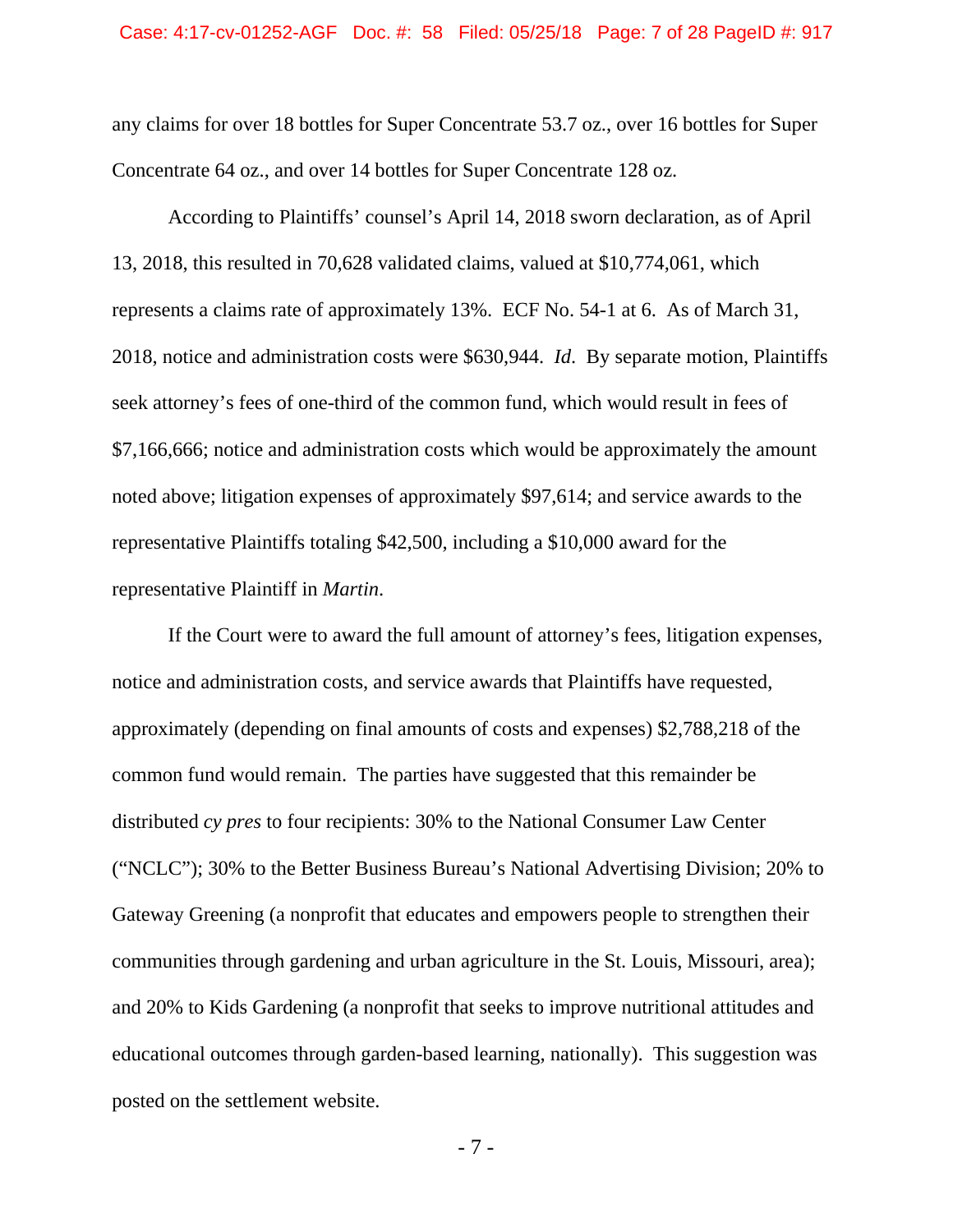Monsanto consents to the motion for final approval of the settlement in all respects except attorney's fees. Monsanto agrees that class counsel is entitled to reasonable attorney's fees from the common fund, but argues for an award of no more than the "standard" 25% of the class fund, which would amount to \$5,375,000 in attorney's fees. Monsanto states that while "a great result was achieved" for the Settlement Class, the vast majority of the time spent by class counsel (1,703 hours through March 12, 2018) was limited to a single case that took only a year from the date of filing to a signed settlement agreement, with only two fact and two expert depositions conducted.

According to Plaintiffs, only ten Settlement Class members opted out. Two individuals have filed objections to the Settlement Agreement: James Migliaccio and Patrick Sweeney. Migliaccio is a member of the class from California. In his written objection, he argues that the nationwide Settlement Class should not be certified because the approximately 51,000 California class members are positioned for a greater recovery than class members from other states, because, he contends, California has stronger consumer protection laws. Thus, he argues, the California members received inadequate representation. He further argues that Plaintiffs' counsel made no showing that Missouri law would apply to all proposed class members, and if differing state laws applied, the questions of law or fact common to all class members would not predominate over questions affecting only some members.

Migliaccio also argues that the Claim Administrator's change in the number of bottles of Roundup Concentrate a claimant could claim is an improper "rewriting" of the

- 8 -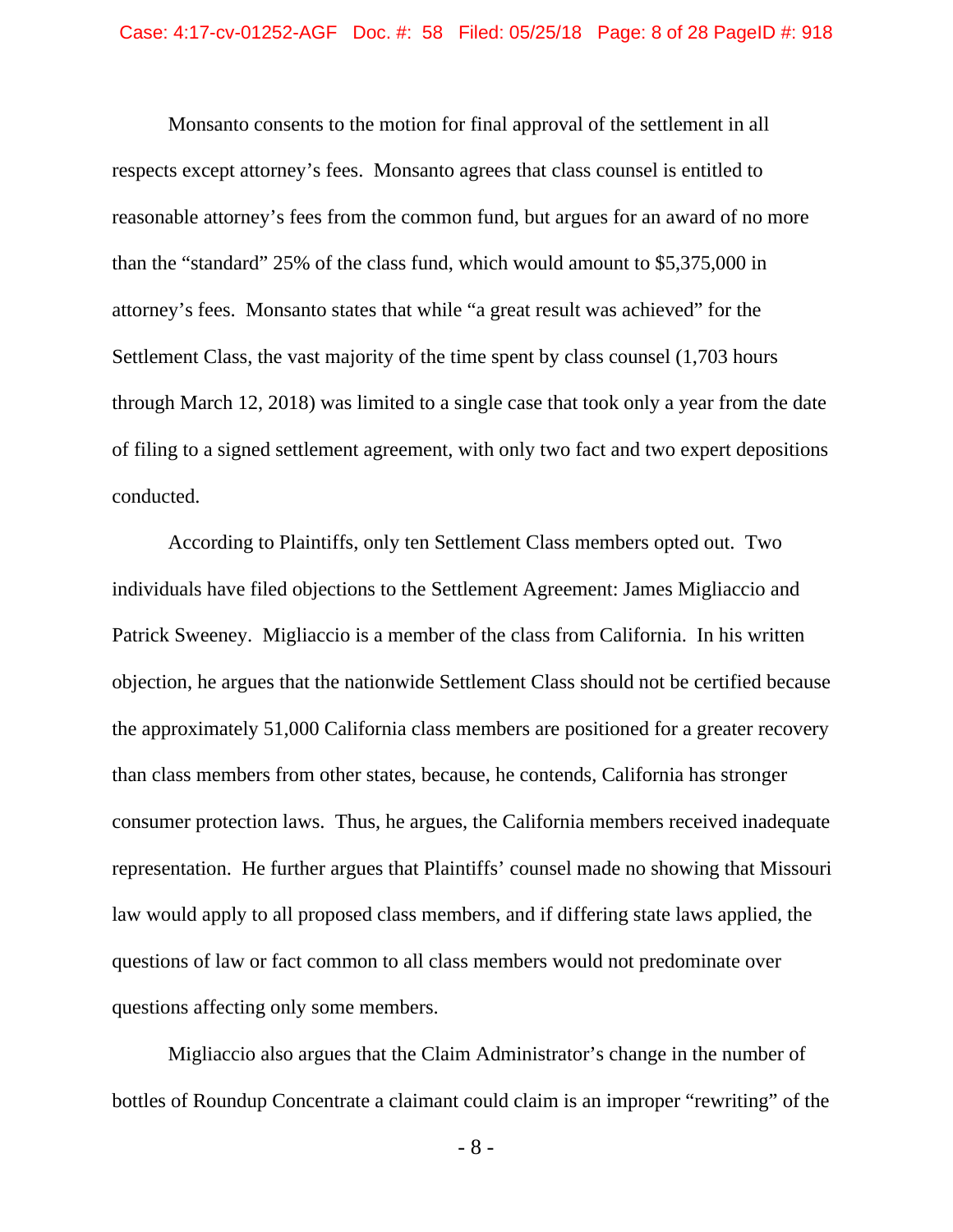Settlement Agreement. Migliaccio also objects to payment of more than \$7 million in attorney's fees for less than a year's work. He argues that this amount in attorney's fees would result in an average billing rate of approximately \$2,700 an hour (adding the hours spent by attorneys in the related cases), and a lodestar disclosure should be required. Objector Sweeney only objects to the request for attorney's fees, arguing that the fees should be no higher than 25% of the common fund. He also argues that the quick-pay provision "escalates the natural conflict between class counsel and class members." ECF No. 48 at 2.

Plaintiffs assert, and the Objectors do not dispute, that Sweeney filed a claim for one bottle of Roundup Concentrate Plus 32 oz., for which he will be issued a refund of \$11; and Migliaccio filed a claim for five bottles of Roundup Super Concentrate 35 oz., for which he will be issued a refund of \$105. Plaintiffs argue that Migliaccio's objection to class certification and approval of the settlement should be overruled, in light of a recent Eighth Circuit case, *Keil v. Lopez*, 862 F.3d 685 (8th Cir. 2017) (affirming approval of a nationwide class settlement in a consumer false advertising case), that rejected an argument similar to Migliaccio's based on differing consumer protection laws in different states whose citizens were members of a nationwide class.<sup>2</sup>

l

<sup>2</sup> Migliaccio states that he is represented by local counsel Peter Woods, but is also represented by Christopher Bandas and Robert Clore, who reserve the right to make an appearance. ECF No. at 4-5. Plaintiffs bring to the Court's attention that Bandas and Sweeney are serial or "professional" objectors whose objections numerous courts have found meritless. ECF No. 49 at 2-7.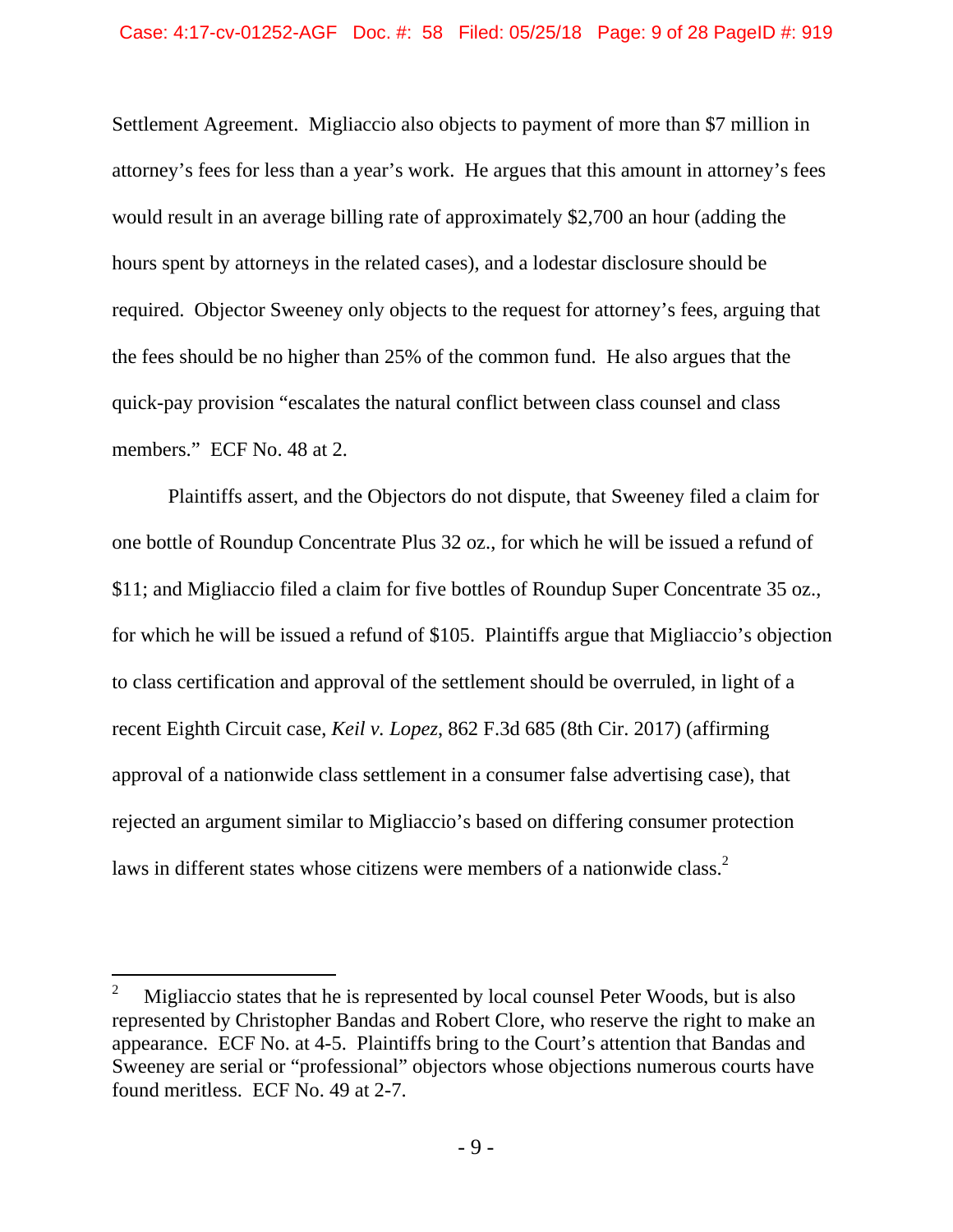With respect to Migliaccio's argument that the Claims Administrator "rewrote" the Settlement Agreement, Plaintiffs first argue that Migliaccio lacks standing to bring this argument because his refund for the five bottles he purchased is unaffected by the change, and more fundamentally, the statement in the Settlement Agreement that claims are limited to 20 units per household does not mean that all claims for 20 units would be honored, regardless of their validity.

Prior to the hearing, the Court required Plaintiffs' counsel to submit detailed billing statements and hourly rates. Counsel submitted unredacted billing records for *in camera* review, as well as redacted records for the parties. The records show a lodestar amount of \$1,136,390. ECF No. 54.

At the hearing, counsel for the parties represented that Monsanto has revised its labeling of Roundup concentrate products in response to the *Martin* case and this action. Counsel for the parties and the Claims Administrator described the notice and claims process, including that claimants did not have to provide proofs of purchase. Counsel and the Claims Administrator explained how decisions were made to minimize fraudulent claims. They explained the propensity for fraudulent claims, based on the Claims Administrator's experience, given that no proof of purchase was required, the settlement was announced on various websites, and the recovery level was relatively high. They explained how fraud was detected as to certain claims, based primarily on the volume of claims filed from a single online filing site, the amount of Roundup Concentrate supposedly purchased that exceeded "heavy use" for households (a usage amount based on years of studies and giving the claimants the benefit of the doubt), and

- 10 -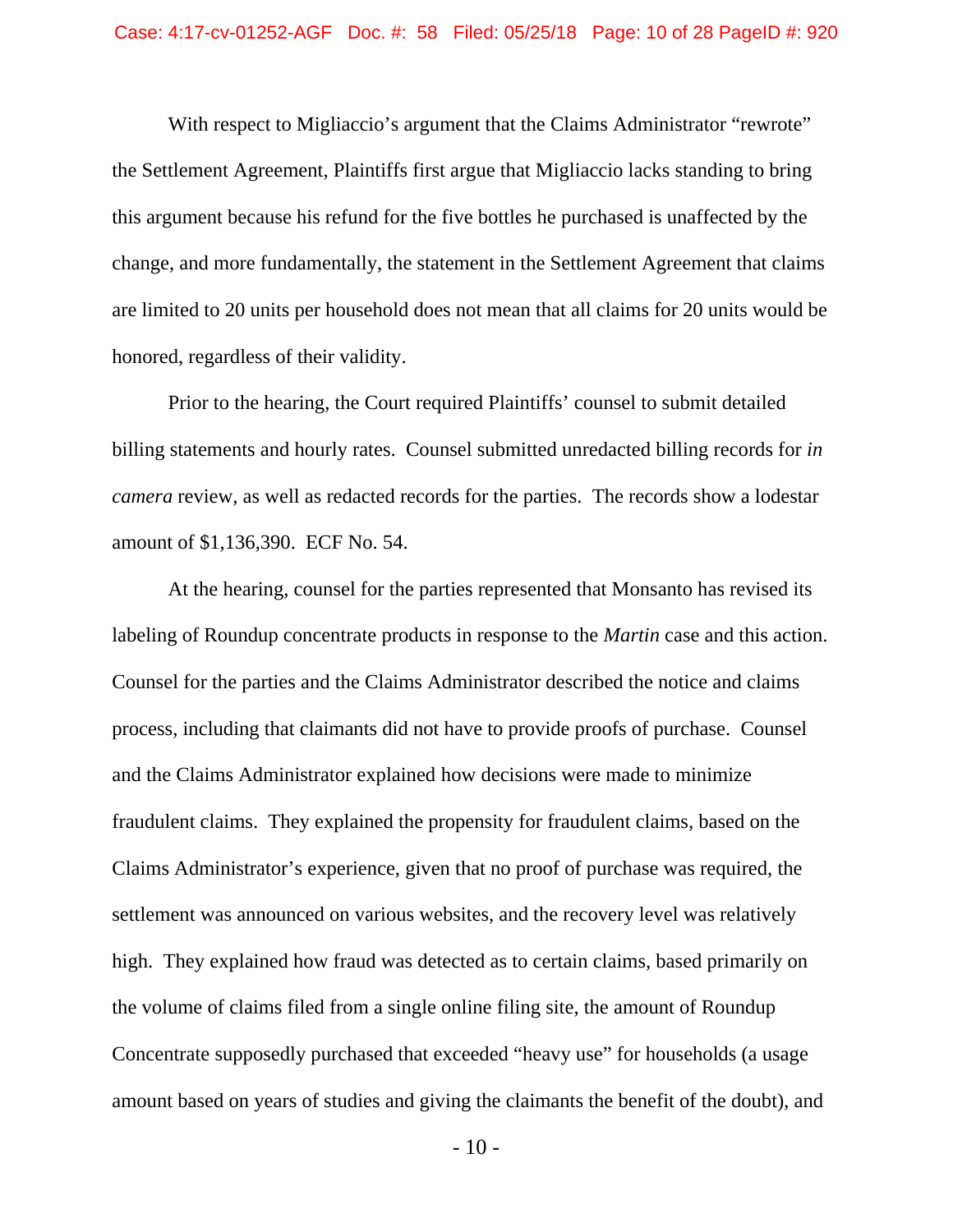the disproportionate number of claims for the items with the highest refunds. Fraud was also detected in other ways such as claims for purchases from areas where the products were not sold.

In addition to the decision to exclude claims for more than 18, 16, and 14 bottles, respectively, of the three largest products, the Claims Administrator also disallowed a claim in its entirety if it sought a refund for more than 20 bottles. But this only accounted for a small number of disallowed claims, as the vast majority of claims were filed online and the online process did not allow more than 20 units to be claimed.

Plaintiffs' counsel, counsel for Monsanto, and counsel for Migliaccio all presented their respective arguments on all aspects of the case, including the amount of attorney's fees that should be allowed. Counsel for Monsanto represented that Monsanto would not be willing to amend the Settlement Agreement to give claimants more than 50% of the purchase price of the Roundup concentrate they bought, to reduce the *cy pres* remainder. He stated that 50% of the purchase price constitutes at least a 100% recovery, that the term was a material part of the Settlement Agreement, and that an increase would result in a windfall to claimants.

### **DISCUSSION**

### **Settlement Class Certification**

 As noted above, the Court conditionally certified the proposed nationwide class for settlement purposes. Final certification is governed by Federal Rule of Civil Procedure 23(b), which provides that class certification is proper only if the four conditions of Rule 23(a) are met and, as relevant here, "the court finds that questions of

- 11 -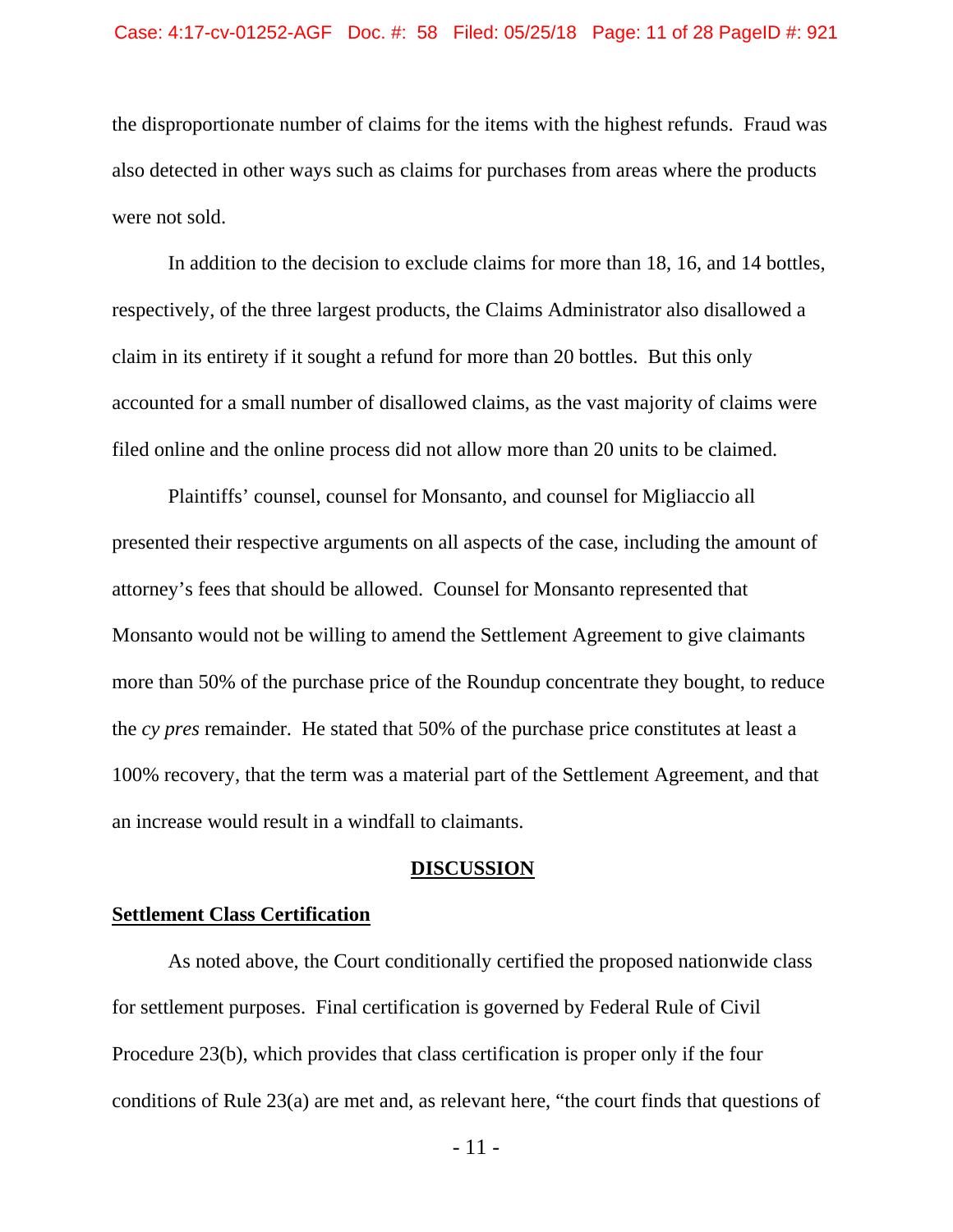law or fact common to class members predominate and that a class action is superior to other available methods for fairly and efficiently adjudicating the controversy." Fed. R. Civ. P. 23(b). The four conditions of Rule 23(a) are "(1) the class is so numerous that joinder of all members is impracticable; (2) there are questions of law or fact common to the class; (3) the claims or defenses of the representative parties are typical of the claims or defenses of the class; and (4) the representative parties will fairly and adequately protect the interests of the class." Fed. R. Civ. P. 23(a); *see also Comcast Corp. v. Behrend*, 569 U.S. 27, 33 (2013); *In re Hyundai & Kia Fuel Econ. Litig*., 881 F.3d 679, 690 (9th Cir. 2018).

 The Court finds that final class certification under Rule 23 is appropriate because (1) the class members are so numerous that joinder of all class members is impracticable; (2) there are questions of law and fact common to the class; (3) the claims of Plaintiffs as Class Representatives are typical of the claims of the class; and (4) Plaintiffs and their counsel fairly and adequately represent and protect the interests of all Settlement Class members. Plaintiffs' counsel is competent and experienced in class action litigation, and specifically in litigation involving false and misleading advertising. The fact that some states may have stronger consumer protection laws than others does not undermine the Court's conclusion on any of the four Rule 23(a) requirements, as will be addressed below in assessing the overall fairness of the settlement.

 Turning to the requirements of Rule 23(b), the Court concludes that questions of law or fact common to the Settlement Class members predominate over any questions affecting only individual Settlement Class members. Questions of law and fact common

- 12 -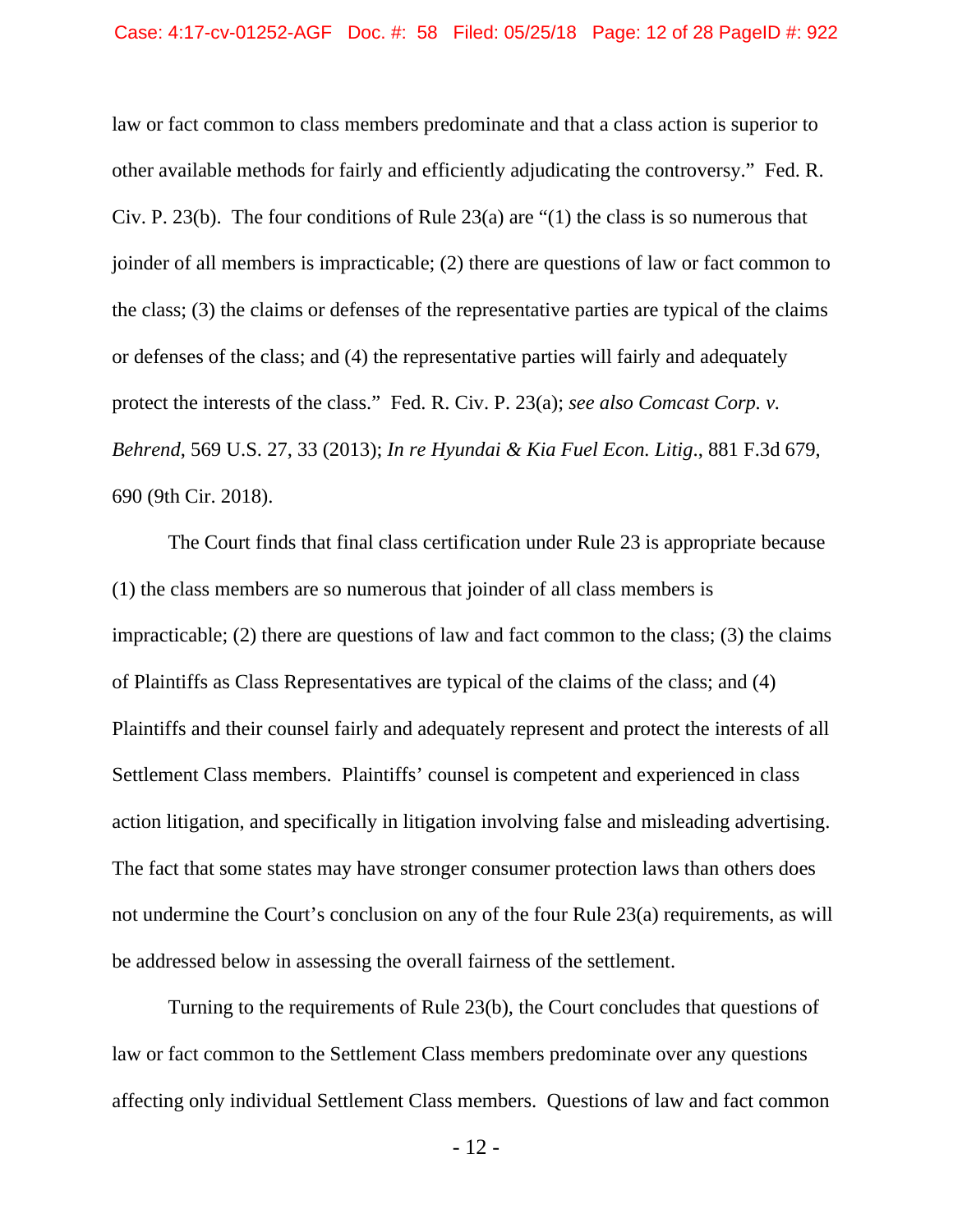to the proposed Settlement Class include questions such as whether the claimed "Makes up to" amount of gallons was material to purchasers, whether a reasonable consumer would open the sealed pamphlet on the Roundup Concentrate products that might have alerted the consumer to a different solution yield, and the proper amount of damages. And all proposed Settlement Class members were allegedly subjected to the same misleading and deceptive conduct when they purchased the Roundup Concentrates, and allegedly suffered economic injury because the Roundup Concentrates at issue are misrepresented in the same manner.

 Moreover, class treatment is superior to other options for resolution of the controversy because the relief sought for each proposed Settlement Class member is small, such that, absent representative litigation, it would be infeasible for members to redress the wrongs done to them. Thus, the Court grants final certification to the Settlement Class, under Rule 23(a) and (b). The Court reaffirms the Preliminary Approval Order appointing the Plaintiffs as Class Representatives and appointing The Law Office of Jack Fitzgerald, PC, and Jackson and Foster LLC, as well as their current attorneys, as Class Counsel.

### **Approval of Nationwide Class Settlement**

 "The court's role in reviewing a negotiated class settlement is . . . to ensure that the agreement is not the product of fraud or collusion and that, taken as a whole, it is fair, adequate, and reasonable to all concerned." *Keil,* 862 F.3d at 693.

To determine whether a settlement is "fair, reasonable, and adequate," district courts must analyze  $\ldots$  four factors  $\ldots$  (1) the merits of the plaintiff's case, weighed against the terms of the settlement; (2) the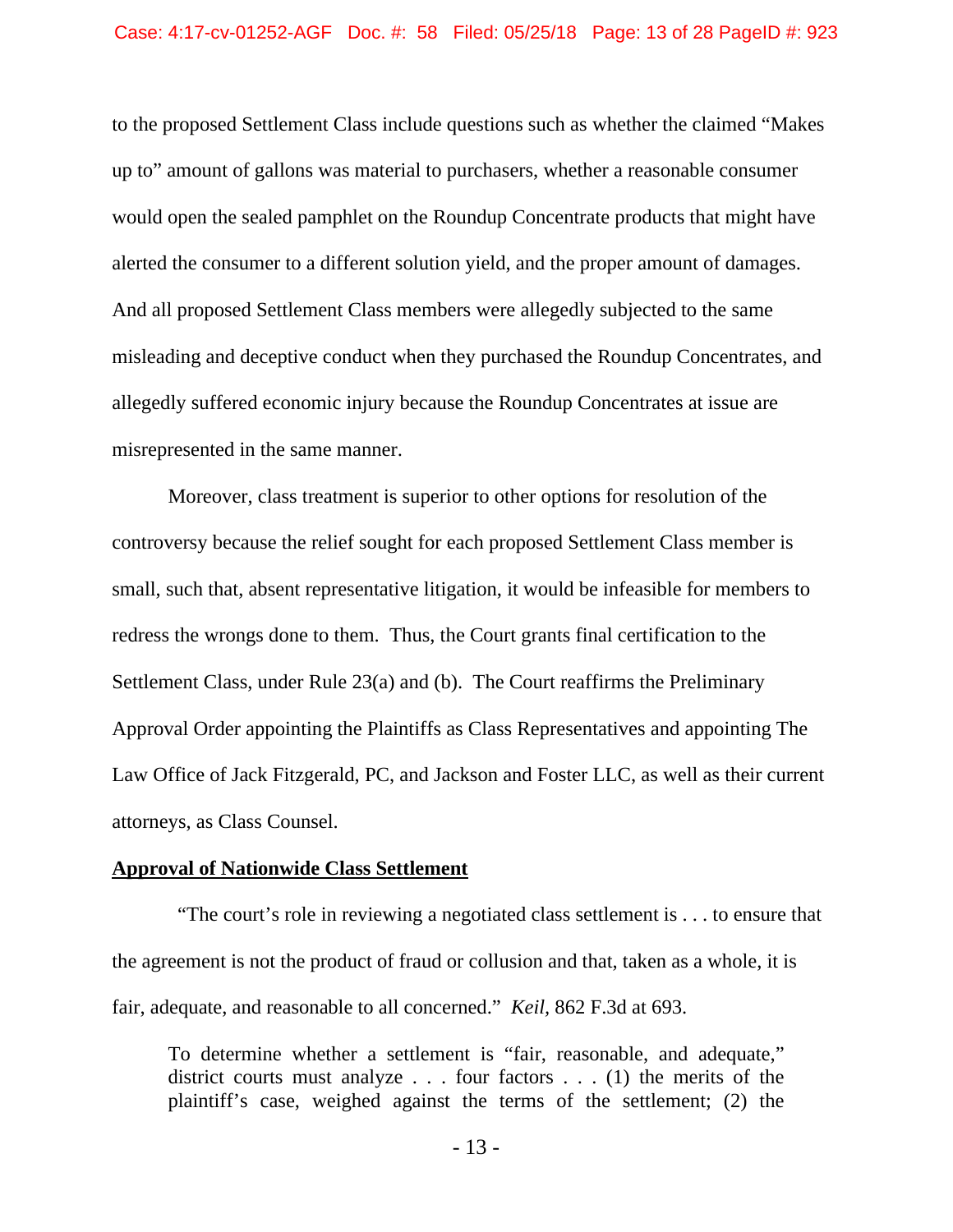defendant's financial condition; (3) the complexity and expense of further litigation; and (4) the amount of opposition to the settlement.

*Id*. (citing *Van Horn v. Trickey*, 840 F.2d 604, 607 (8th Cir.1988)). "The single most important factor in determining whether a settlement is fair, reasonable, and adequate is a balancing of the strength of the plaintiff's case against the terms of the settlement." *Van Horn*, 840 F.2d at 607.

### **1. Merits of Plaintiffs' Case Weighed Against the Terms of the Settlement**

As for the first factor, the outcome of going to trial would not be certain if the settlement is not approved. Although Plaintiffs survived motions to dismiss their state law claims and prevailed on their motion for class certification in the *Martin* case, they would still have to prevail at trial and contend with any appeals. There are several issues that remain contested, including whether Defendant's purported misrepresentations were material, and the extent of damages. The Settlement Agreement provides for direct benefits to the class, with class members who submitted valid claims receiving an amount equal to or in excess of their out-of-pocket loss. Indeed, the percentage of recovery per unit purchased exceeds the amount of recovery in Plaintiffs' expert damages report, and far exceeds Defendant's damages analysis. In addition, Monsanto changed its labelling in response to the litigation.

This is a strong result in the face of an uncertain trial outcome. Weighing the uncertainty of relief against the immediate benefit in the settlement, as well as the remuneration that equals or exceeds out-of-pocket loss, this factor favors approving the settlement. *See, e.g., Khoday v. Symantec Corp*., No. 11-CV-180 (JRT/TNL), 2016 WL

- 14 -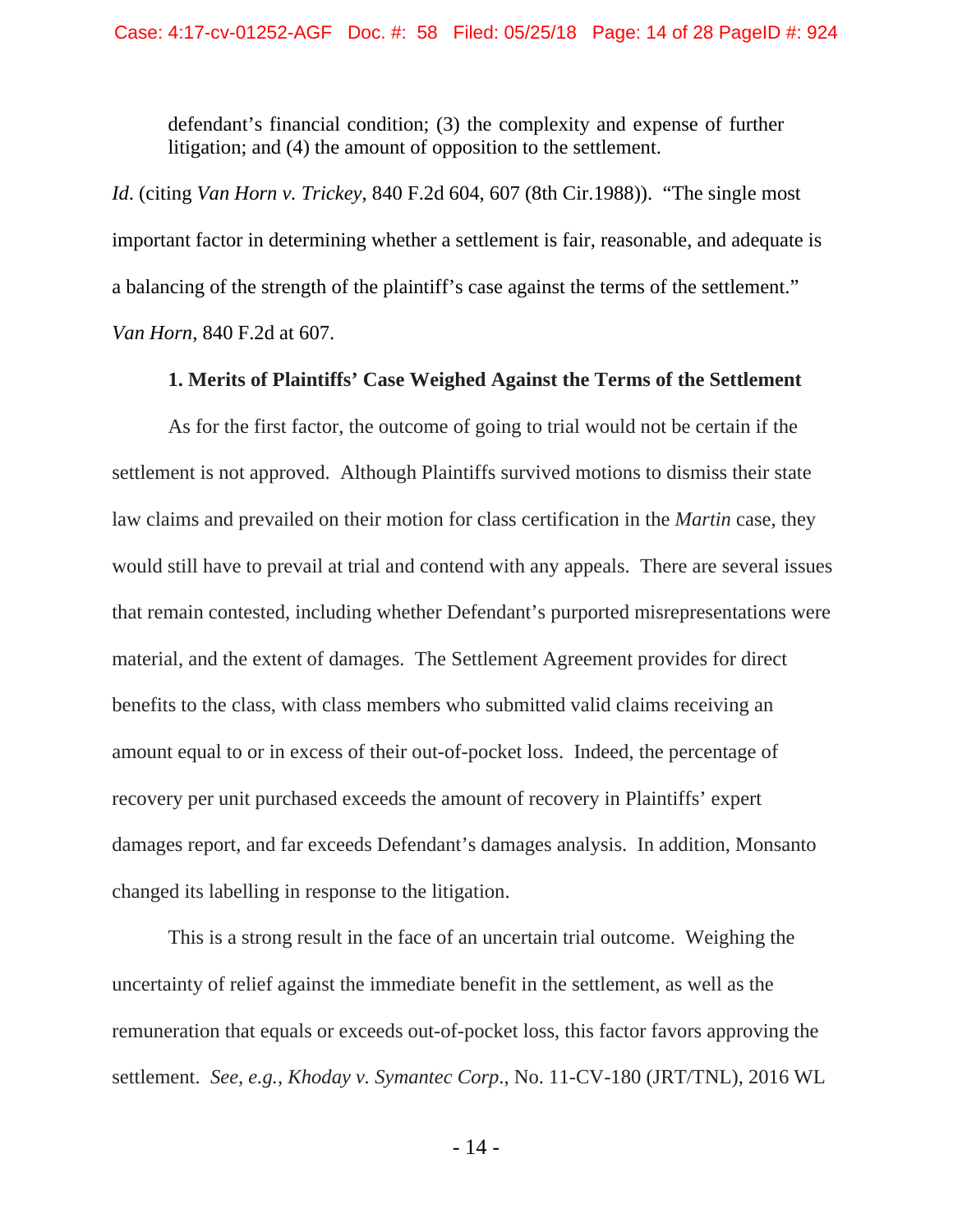1637039, at \*5 (D. Minn. Apr. 5, 2016), *Rep. & Recommendation adopted*, No. 11-CV-0180 (JRT/TNL), 2016 WL 1626836 (D. Minn. Apr. 22, 2016), *aff'd sub nom. Caligiuri v. Symantec Corp*., 855 F.3d 860 (8th Cir. 2017); *see also Keil*, 862 F.3d at 695-96 (holding that the first factor weighed in favor of approving a nationwide settlement because "although the district court certified the class for purposes of settlement, it is uncertain whether, if the case proceeded to trial, this multistate class of consumers would have created intractable management problems requiring the district court to decertify it").

Further, the amount of the common fund negotiated by Plaintiffs is excellent, providing full recovery for claimants. As noted above, extensive and varied notice procedures were employed by the Claims Administrator, and the claim rate of approximately 13% is quite high, further tipping this factor in favor of approval. *See Keil*, 862 F. 3d at 696 (noting, in discussing first factor, that "a claim rate as low as 3 percent is hardly unusual in consumer class actions and does not suggest unfairness").

#### **2. Defendant's Financial Condition**

With respect to Monsanto's financial condition, Monsanto voluntarily agreed to the payment amount in the Settlement Agreement, and there is no indication that Monsanto's financial condition would prevent it from making all the payments called for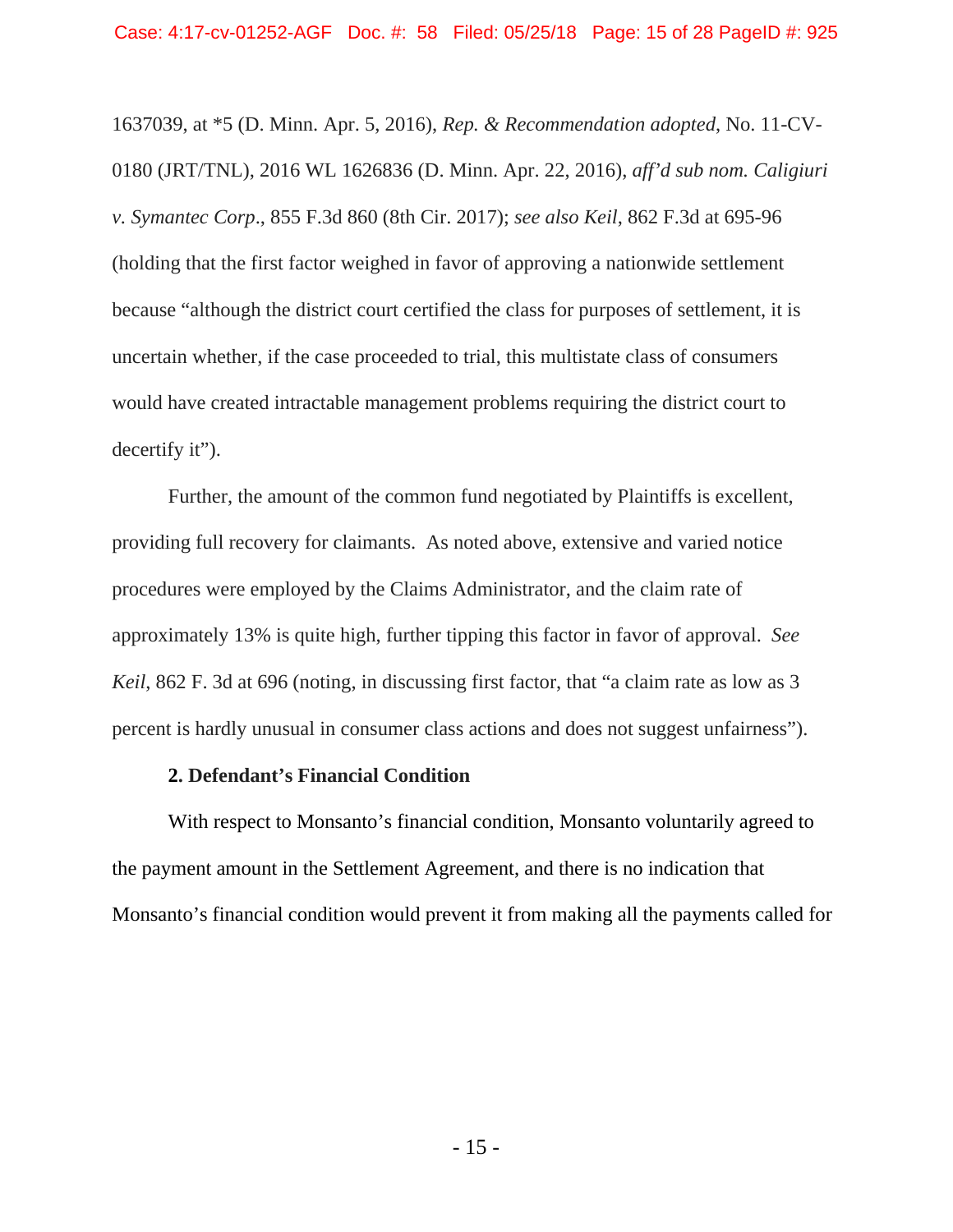or any damages awarded following trial. As such, this factor is neutral. *See Marshall v. Nat'l Football League*, 787 F.3d 502, 512 (8th Cir. 2015).3

### **3. Complexity and Expense of Further Litigation**

 Third, the complexity and expense of further litigation could be significant. Plaintiffs are not certain to prevail at trial, with substantial questions posed on issues of materiality and damages. Further, "[c]lass actions, in general, place an enormous burden of costs and expense upon parties." *See id*. Absent approval of the settlement, what remains is one or more trials, perhaps in multiple forums, which are likely to be lengthy and complex, with an unpredictable outcome and post-trial motions and appeals, all while class members remain uncompensated and litigation time, stress, fees, and costs increase for both sides. *See id*.

### **4. Amount of Opposition to the Settlement**

 $\overline{a}$ 

 Notwithstanding the large size of the Settlement Class and the extensive public notice, there are only two Objectors. The Objectors do not contend that the Settlement Agreement is the product of fraud or collusion. While both Objectors argue that attorney's fees of one-third of the settlement fund are excessive, there is only one objection to the other aspects of the Settlement Agreement. This weighs in favor of approval. *See Keil*, 862 F.3d at 698 (finding that 14 objections where class consisted of

<sup>3</sup> One could argue that Monsanto's financial condition tips in favor of approval, as absent a nationwide settlement, Monsanto has the resources to vigorously litigate the various cases.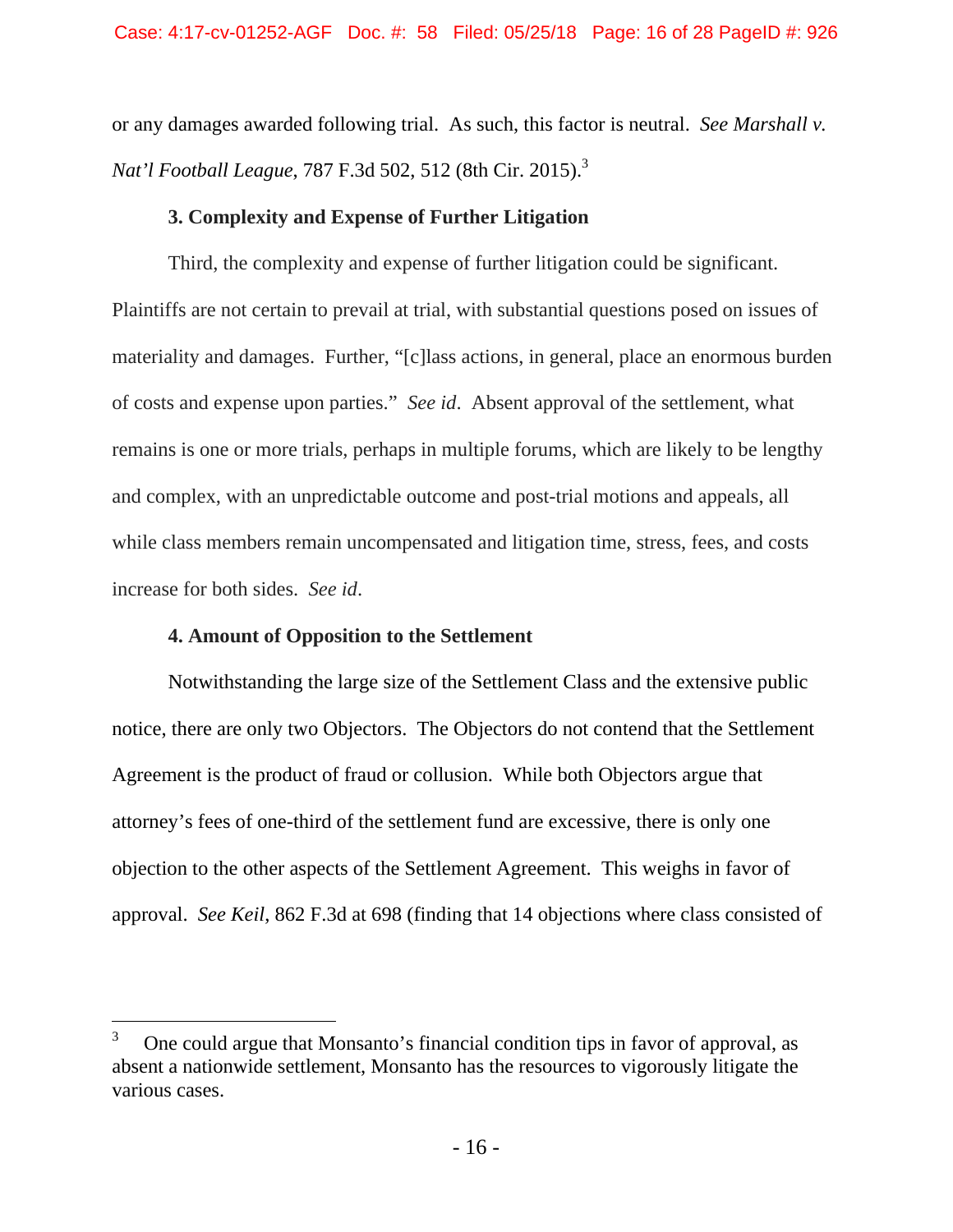approximately 3.5 million households were "miniscule"). It is also telling that the plaintiffs in the related cases all joined in the settlement.

 In sum, three factors weigh in favor of approval and one is neutral. The Court further finds that the Settlement Agreement is the result of serious, informed, noncollusive arms-length negotiations, involving experienced counsel familiar with the legal and factual issues of this case.

 After careful consideration of the claims process employed, the Court also finds that the Claims Administrator acted properly and within its discretion to accept or decline claims. The Court accepts the Claims Administrator's assessment as to the propensity for fraud, and for the reasons discussed above, finds that the procedures to exclude untimely claims and those deemed fraudulent were reasonable. *See Mullins v. Direct Digital, LLC*, 795 F.3d 654, 667 (7th Cir. 2015) ("[Courts] can rely, as they have for decades, on claim administrators, various auditing processes, sampling for fraud detection, follow-up notices to explain the claims process, and other techniques tailored by the parties and the court to take into account the size of the claims, the cost of the techniques, and an empirical assessment of the likelihood of fraud or inaccuracy.").

 Migliaccio's argument based on the fact that the settlement's allocation plan distributes the fund equally among class members of all states, without accounting for the varying strengths of different states' unfair trade practice statutes, is rejected based on the Eighth Circuit's decision in *Keil*, which held that a nationwide class action settlement need not account for differences in state law, and further, that a district court need not consider evidence regarding the valuation of claims under the laws of different

- 17 -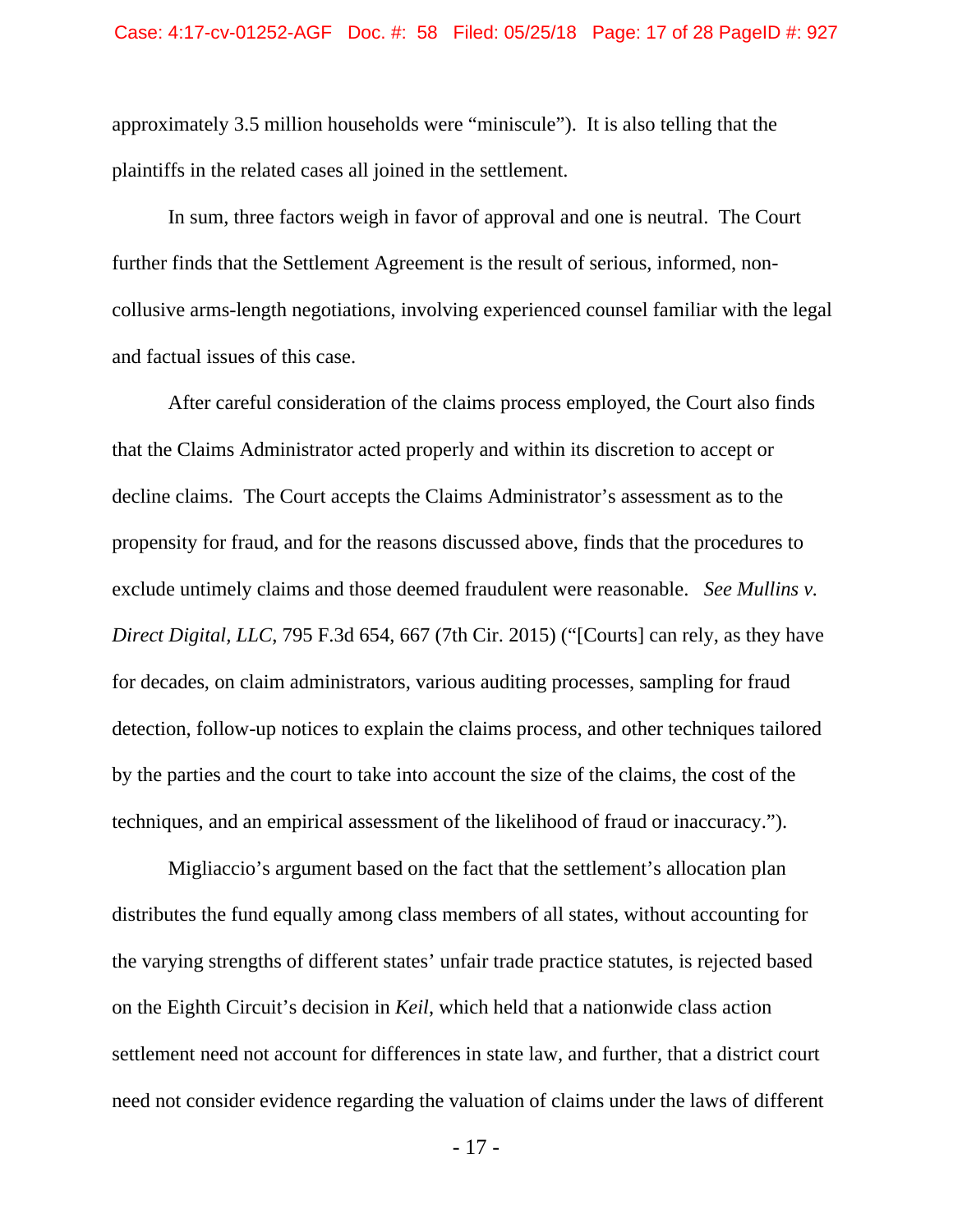states. *Keil*, 862 F.3d at 700. The district court's obligation is "to evaluate the plaintiffs' case in its entirety rather than on a claim-by-claim basis." *Id*. Moreover, at the hearing, Migliaccio was unable to identify any material difference between California law and the law of other states that would offer California claimants a greater measure of damages. The Court also rejects Migliaccio's argument, based on an unsigned and unadmitted statement by another attorney previously involved in *Martin*, that Plaintiffs' counsel had a conflict of interest.

The Court concludes that the settlement is fair, reasonable, and adequate. The

Court will next address the issues of attorney's fees and a *cy pres* distribution.

## **Attorney's Fees**

In class action settlement cases,

[c]ourts utilize two main approaches to analyzing a request for attorney fees. Under the 'lodestar' methodology, the hours expended by an attorney are multiplied by a reasonable hourly rate of compensation so as to produce a fee amount which can be adjusted, up or down, to reflect the individualized characteristics of a given action. Another method, the 'percentage of the benefit' approach, permits an award of fees that is equal to some fraction of the common fund that the attorneys were successful in gathering during the course of the litigation. It is within the discretion of the district court to choose which method to apply, as well as to determine the resulting amount that constitutes a reasonable award of attorney's fees in a given case. To determine the reasonableness of a fee award under either approach, district courts may consider relevant factors from the twelve factors listed in *Johnson v. Georgia Highway Express*, 488 F.2d 714, 719-20 (5th Cir. 1974).

*Keil,* 862 F.3d at 701 (citations omitted).

A lodestar check can help a court determine if use of percentage of the benefit

method results in a reasonable fee award. *Huyer v. Buckley*, 849 F.3d 395, 399 (8th Cir.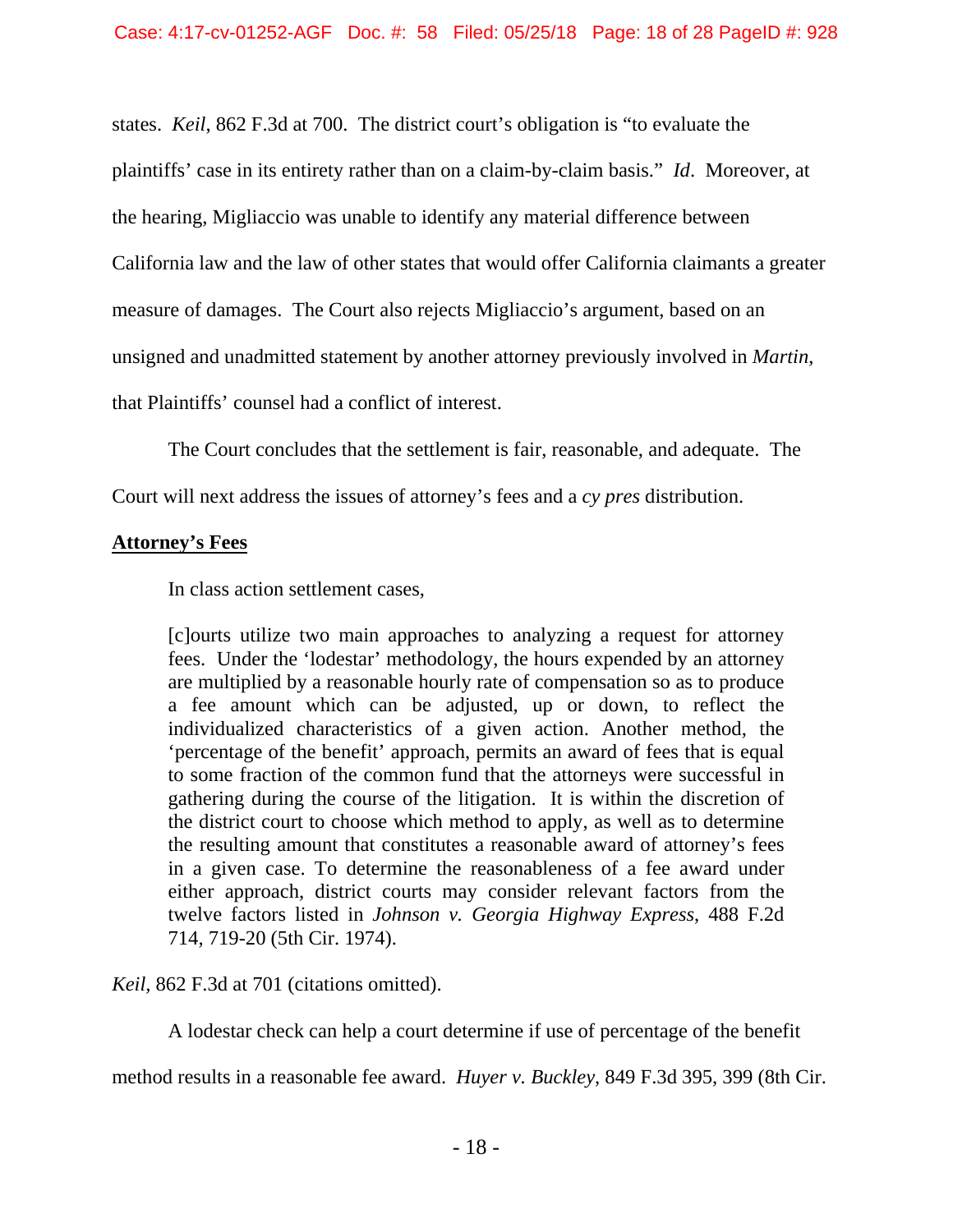2017). The twelve *Johnson* factors are (1) the time and labor required; (2) the novelty and difficulty of the questions; (3) the skill required to perform the legal service properly; (4) the preclusion of other employment by the attorney due to acceptance of the case; (5) the customary fee for similar work in the community; (6) whether the fee is fixed or contingent; (7) time limitations imposed by the client or the circumstances; (8) the amount involved and the results obtained; (9) the experience, reputation, and ability of the attorneys; (10) the undesirability of the case; (11) the nature and length of the professional relationship with the client; and (12) awards in similar cases. *Johnson*, 488 F.2d at 719-20.

 Upon careful consideration of all relevant factors, the parties' arguments, Plaintiff's counsel's billing records, and the case law, specifically in the Eighth Circuit, on attorney's fees in class action settlements, the Court concludes that a fee award of 28% of the common fund is just and reasonable in this case. This results in an award of \$6,020,000. Among the *Johnson* factors most favoring this award are the novelty and uncertainty of the claims, the skill required by counsel to perform the work properly, especially on a nationwide basis, time limits imposed in the *Martin* case while it was pending in California, the experience and ability of the attorneys, and significantly, the large amount involved and excellent result achieved. The corresponding lodestar multiplier of 5.3 is still quite high compared to similar cases in this circuit.<sup>4</sup> See, e.g.,

 $\overline{a}$ 

<sup>4</sup> The lodestar multiplier if one third of the common fund were awarded in attorney's fees would be 6.3. From their fee award, Class counsel will also reimburse the plaintiff's attorneys in the related cases some amount.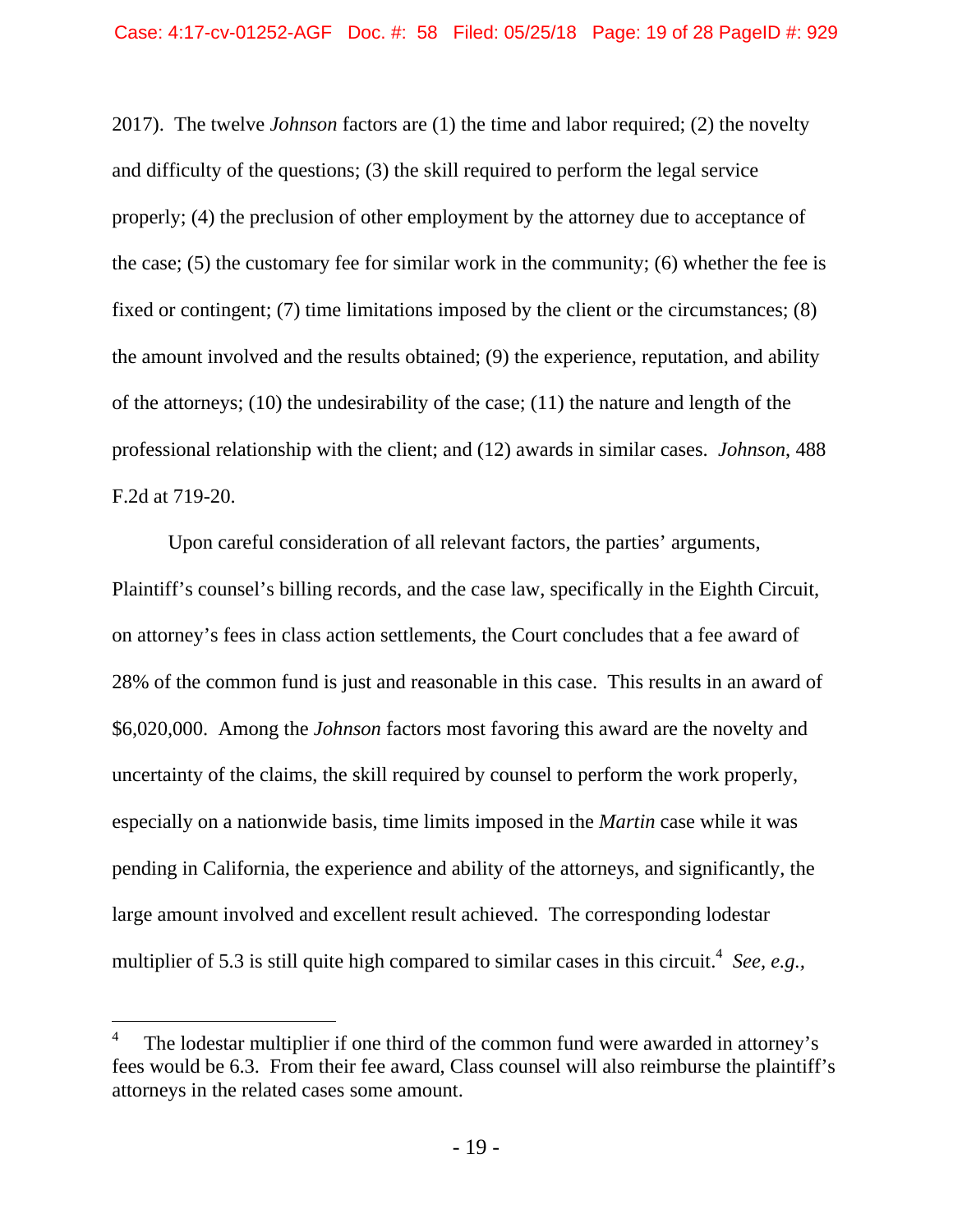*Keil* (approving attorney's fee award of 25% of \$32 million settlement fund, with lodestar multiplier of 2.7). The Court does not perceive this award as "penalizing" Plaintiffs' counsel for resolving the case relatively quickly; nor can the amount reasonably be seen as insufficient to entice competent counsel to undertake class action consumer fraud cases.

 On the other hand, the Court does not believe this award is too high. Plaintiffs' counsel took on a case with little precedent and handled the *Martin* case in a speedy and efficient manner, including in obtaining class certification within a little over five months of filing the lawsuit. Plaintiffs' counsel negotiated an excellent settlement for the class and promptly and efficiently obtained the approval of the plaintiffs in the similar lawsuits filed in other jurisdiction to join the settlement, rather than pursue protracted proceedings through a multidistrict litigation process. And Plaintiffs' counsel ensured an effective notice process, achieving a 13% claim rate.

 In response to Sweeney's conclusory objection, the Court notes that the quick-pay provision will not harm the claimants given the structure of the Settlement. And courts routinely approve quick-pay provisions such as that contained in the Settlement Agreement here. *See, e.g., Pelzer v. Vassalle*, 655 F. App'x 352, 365 (6th Cir. 2016) ("The quick-pay provision does not harm the class members in any discernible way, as the [benefit amounts] available to the class will be the same regardless of when the attorneys get paid."); *In re: Whirlpool Corp. Front–loading Washer Prod. Liab. Litig*., No. 1:08-WP-65000, 2016 WL 5338012, at \*21 (N.D. Ohio Sept. 23, 2016) ("The

- 20 -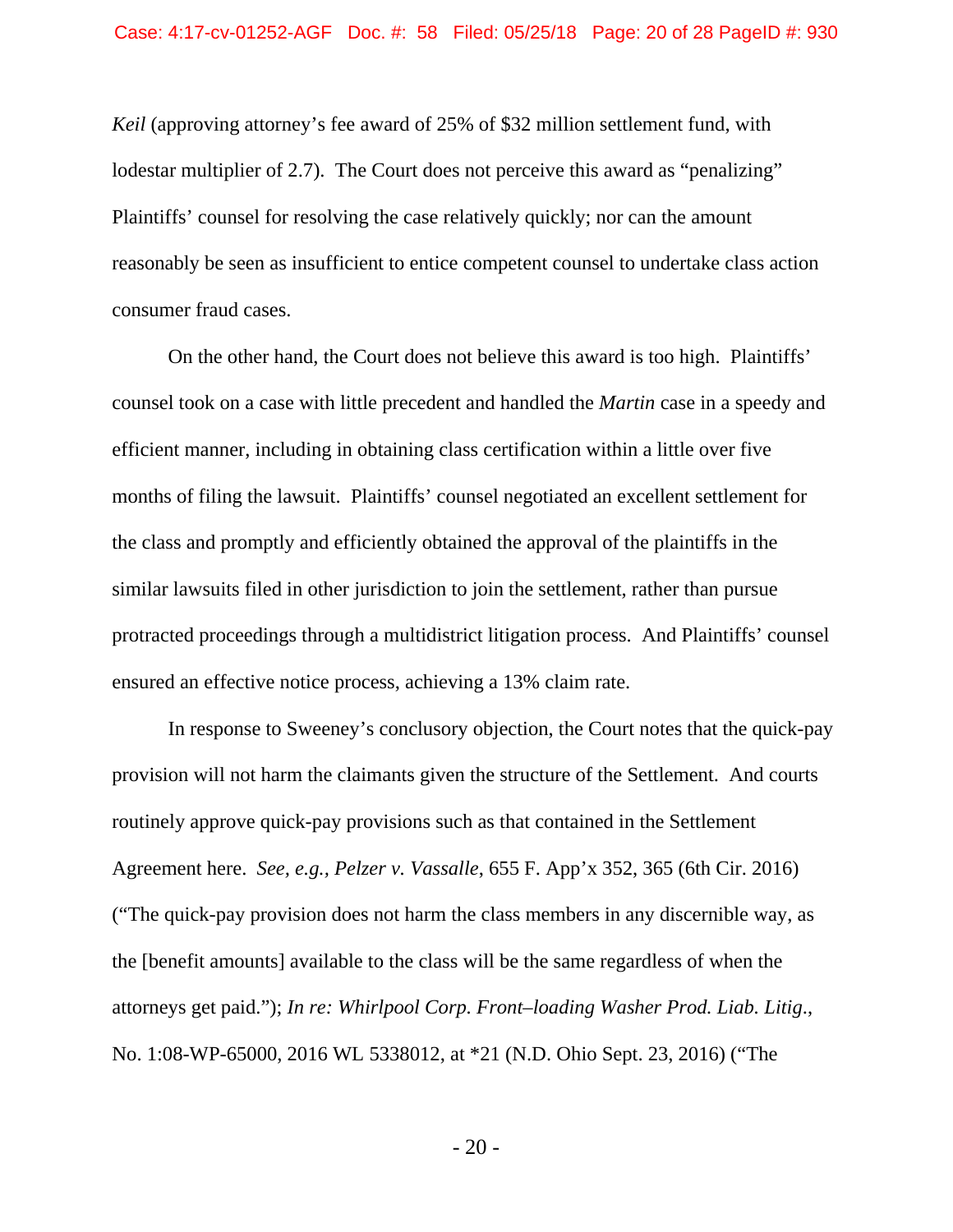essential purpose of a quick-pay clause is to disincentivize lawyers who are 'professional objectors.").

### **Notice and Administration Costs, Litigation Costs, and Service Awards**

 The Court will award these items in the amounts requested. The Court finds the amounts are reasonable. With respect to the service awards, "[c]ourts often grant service awards to named plaintiffs in class action suits to promote the public policy of encouraging individuals to undertake the responsibility of representative lawsuits," and courts in this circuit regularly grant service awards of \$10,000 or greater. *Caligiuri*, 855 F.3d at 867 (citation omitted). The Court approves service awards to the Class Representatives of \$10,000 to Elizabeth Martin, \$5,000 each to Joshua Rawa and Robert Ravencamp, and \$2,500 each to Amy Ward, Cynthia Davies, Christopher Abbott, Owen Olson, Jeannie Gilchrist, Zachary Sholar, Matthew Myers, John Beard, and Michael Overstreet. Although the service award to Martin is sizeable, Martin participated in drafting the complaint in the *Martin* case, reviewed the demand letter sent to Monsanto on her behalf, participated in discovery, and sat for a five and one-half hour deposition in support of the class certification motion. *See* ECF No. 43-2 at 7-9.

 Thus, in addition to attorney's fees of \$6,020,000, the following amounts will be paid from the common fund: notice and administration costs of \$630,944, litigation costs of \$97,614, and \$42,500 in service awards to the representative Plaintiffs. The Court recognizes that the administration and litigation costs will increase slightly, depending on remaining tasks for the Claims Administrator and Plaintiffs' counsel.

#### *Cy Pres* **Award**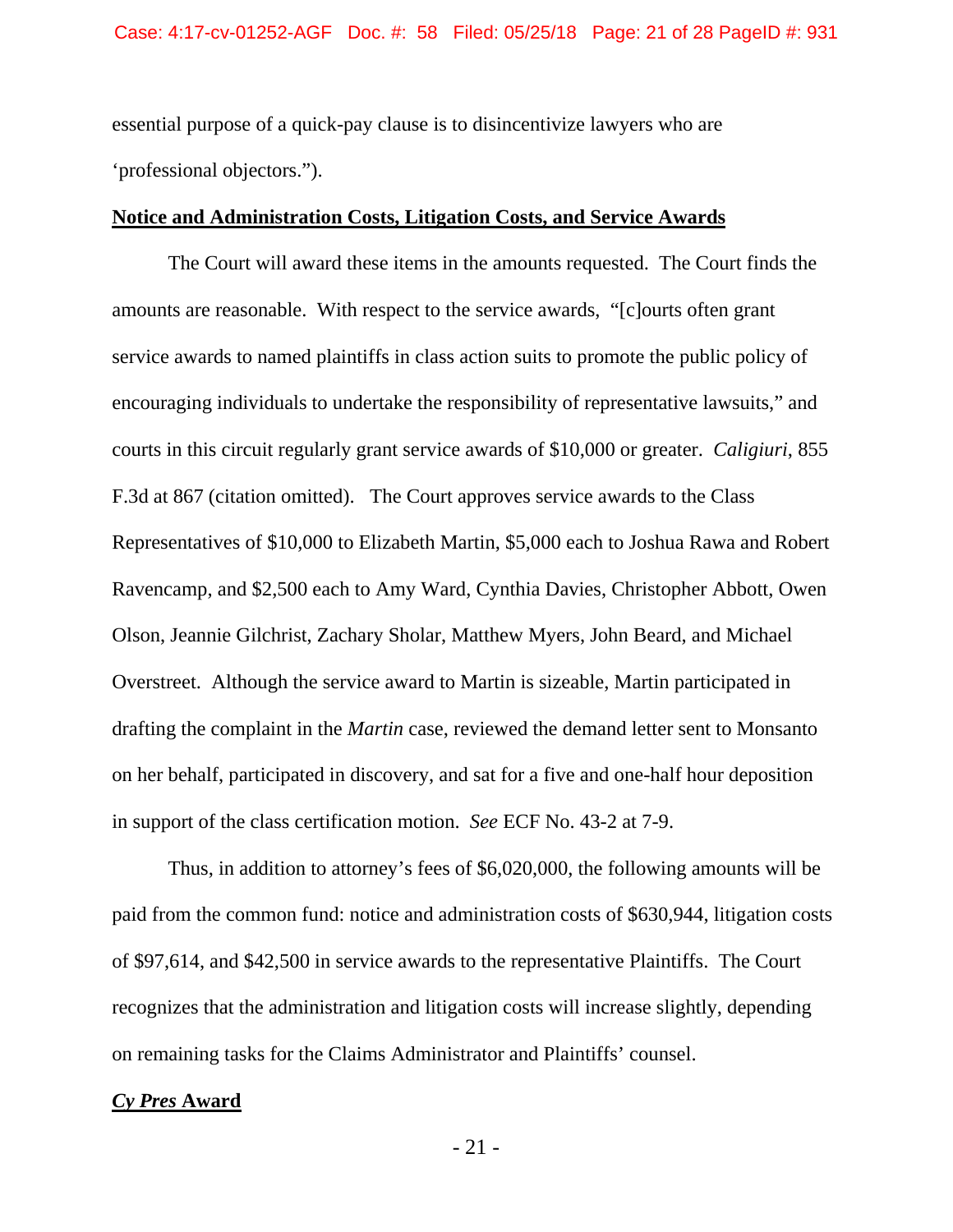In light of the above rulings, approximately \$3,934,881 million will remain in the common fund. In *David P. Oetting, Class Representative v. Green Jacobson, P.C*., 775 F.3d 1060 (8th Cir. 2015), the Eighth Circuit expressed its concerns, and those of other federal courts, with *cy pres* distributions of unclaimed class action settlement funds. The appellate court discussed with approval the American Law Institute ("ALI") *cy pres* criteria:

 A court may approve a settlement that proposes a cy pres remedy . . . . The court must apply the following criteria in determining whether a cy pres award is appropriate:

 (a) If individual class members can be identified through reasonable effort, and the distributions are sufficiently large to make individual distributions economically viable, settlement proceeds should be distributed directly to individual class members.

 (b) If the settlement involves individual distributions to class members and funds remain after distributions (because some class members could not be identified or chose not to participate), the settlement should presumptively provide for further distributions to participating class members unless the amounts involved are too small to make individual distributions economically viable or other specific reasons exist that would make such further distributions impossible or unfair.

 (c) If the court finds that individual distributions are not viable based upon the criteria set forth in subsections (a) and (b), the settlement may utilize a cy pres approach. The court, when feasible, should require the parties to identify a recipient whose interests reasonably approximate those being pursued by the class. If, and only if, no recipient whose interest reasonably approximate those being pursued by the class can be identified after thorough investigation and analysis, a court may approve a recipient that does not reasonably approximate the interests being pursued by the class.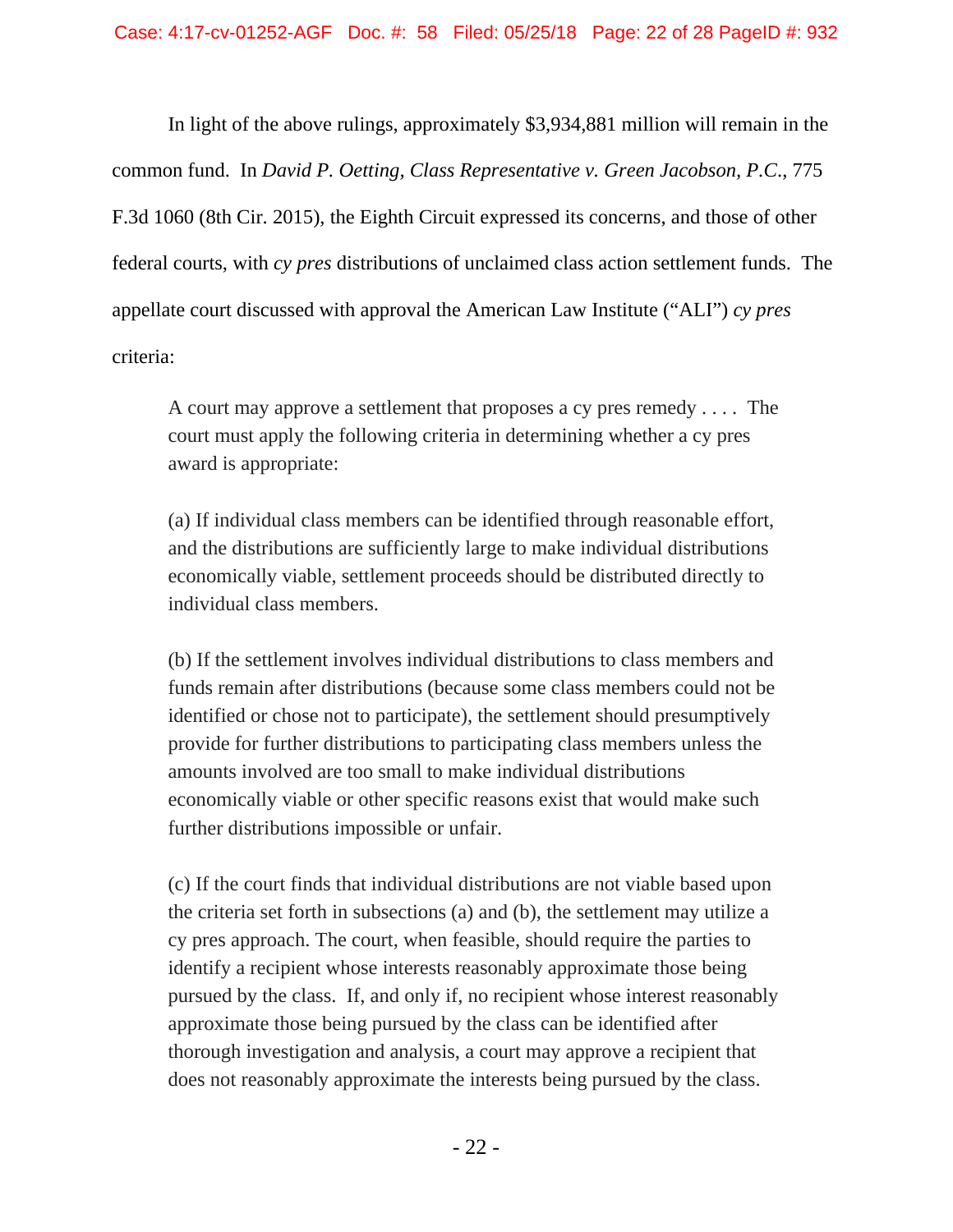*Id*. at 1063-62.

 The Eighth Circuit agreed with the Fifth Circuit that "'[b]ecause the settlement funds are the property of the class, a *cy pres* distribution to a third party of unclaimed settlement funds is permissible only when it is not feasible to make further distributions to class members, except where an additional distribution would provide a windfall to class members with liquidated-damages claims that were 100 percent satisfied by the initial distribution.'" *Id*. at 1064 (quoting *Klier v. Elf Atochem N. Am*., *Inc*., 658 F.3d 468, 473-82 (5th Cir. 2011)). The Eighth Circuit noted that a class should be notified of a *cy pres* proposal before a *cy pres* recipient is chosen, and the Court emphasized that "when a district court concludes that a *cy pres* distribution is appropriate . . . such a distribution must be for the next best use . . . for indirect class benefit," and "for uses consistent with the nature of the underlying action and with the judicial function." *Id*. at 1067; *see also Caligiuri*, 855 F.3d at 866-67; *In re Airline Ticket Comm'n Antitrust Litig*., 307 F.3d 679, 682-84 (8th Cir. 2002) (holding that "the unclaimed funds should be distributed for a purpose as near as possible to the legitimate objectives underlying the lawsuit, the interests of class members, and the interests of those similarly situated"). The Eighth Circuit directed that district courts "carefully weigh all considerations, including the geographic scope of the underlying litigation, and make a thorough investigation to determine whether a recipient can be found that most closely approximates the interests of the class." *Id*. (citation omitted).

 The Court is not unmindful of criticisms that have been levied against *cy pres* awards in the class action context. *See Marek v. Lane*, 571 U.S. 1003, 134 S. Ct. 8, 9

- 23 -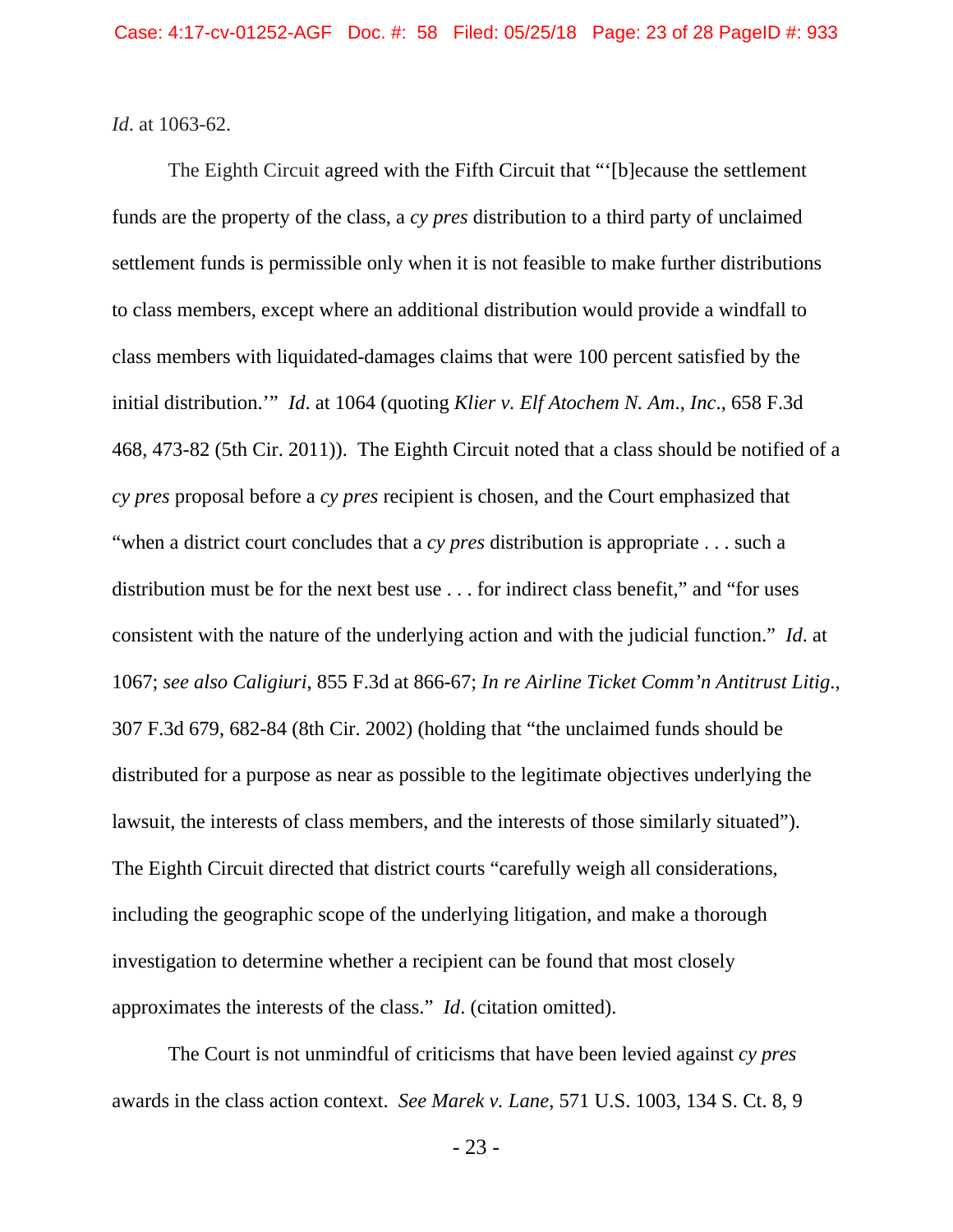(2013) (Roberts, J., noting that there exist "fundamental concerns surrounding the use of [*cy pres*] remedies in class action litigation, including when, if ever, such relief should be considered; how to assess its fairness as a general matter; whether new entities may be established as part of such relief; if not, how existing entities should be selected; what the respective roles of the judge and parties are in shaping a *cy pres* remedy; how closely the goals of any enlisted organization must correspond to the interests of the class; and so on"); Martin H. Redish, *Cy Pres Relief and the Pathologies of the Modern Class Action: A Normative and Empirical Analysis*, 62 Fla. L. Rev. 617 (July 2010).

 Nonetheless, the Court finds such an award to be appropriate here for several reasons. First, the identification and distribution process was fair and reasonable. The Claims Administrator made proper and extensive efforts to notify potential claimants, resulting in a high claims rate of 13%. The claims process was favorable to claimants, as they could submit claims easily on line, and no proof of purchase was required. Rather than a nominal or nonexistent return to claimants – the source of much of the criticism of *cy pres* awards – claimants are receiving what the parties have reasonably characterized as at least 100% of their damage amounts. In addition, the class action resulted in a further benefit to the class, as Monsanto changed its product labelling.

 With regard to the second ALI factor, while a further distribution to claimants is mechanically feasible, the Court concludes that an additional distribution to class members who filed valid claims would provide a windfall to them, as they are already getting the full amount of their out-of-pocket damages by the proposed distribution. And requiring that a windfall be distributed to class members in consumer cases like

- 24 -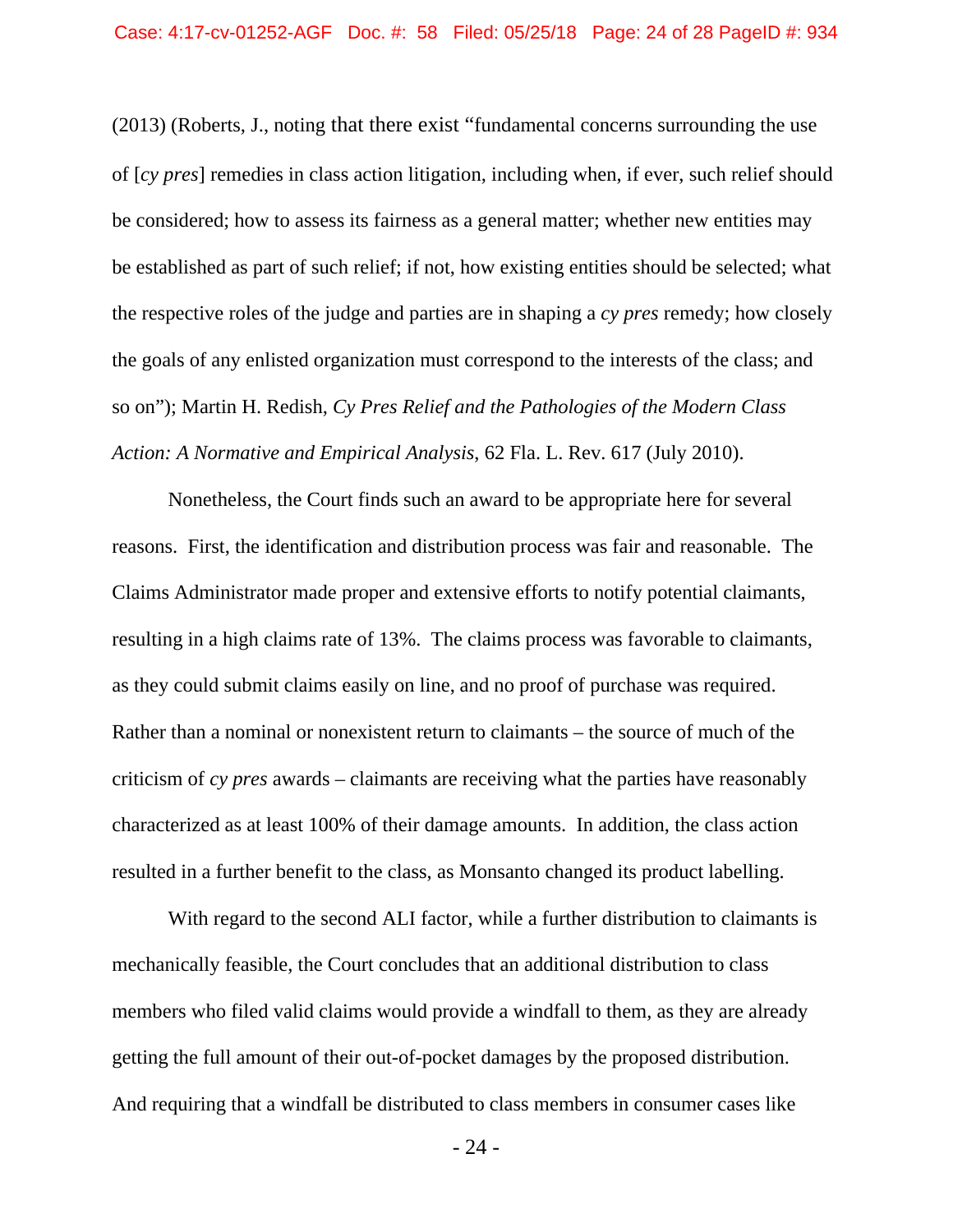this, where class members are not required to provide any proof of purchase, would only serve to encourage fraudulent claims. Of course, the alternative of structuring the settlement in a manner that provides a reversion to the Defendant is even less attractive; here the large settlement fund negotiated by Plaintiffs serves to deter like conduct in the future, which confers an indirect but significant benefit to the class members.

 Lastly, the class was notified of a potential *cy pres* distribution, although not of the actual amount, in the notice sent by the Claims Administrator; and was notified of the recipients suggested by the parties, on the settlement website. No class member objected to the concept of a *cy pres* award or to the proposed recipients. In sum, the Court concludes that a *cy pres* distribution of approximately \$3.9 million is reasonable.

 The Court further concludes that the first two organizations suggested by the parties as *cy pres* recipients are well tailored to the nature of this lawsuit. Furthermore, they are nationwide organizations, as appropriate for a case that involves a nationwide harm. *See In re Airline Ticket*, 3017 F.3d at 683-84. Numerous courts have approved *cy pres* awards to the NCLC in nationwide consumer class actions claiming false advertising. *See, e.g., Miller v. Ghirardelli Chocolate Co*., No. 12-CV-04936-LB, 2015 WL 758094, at  $*8$  (N.D. Cal. Feb. 20, 2015).<sup>5</sup> The Better Business Bureau's National

 $\overline{a}$ 

<sup>5</sup> The court in *Miller* described the NCLC as follows:

The [NCLC] advocates on behalf of consumers, providing legal services and aid, and representing them on matters of interest before Congress and state legislatures and by filing amicus briefs in courts. In 2009, it published "Consumer Protection in the States: A 50–State Report on Unfair and Deceptive Acts and Practices Statutes," which analyzed and summarized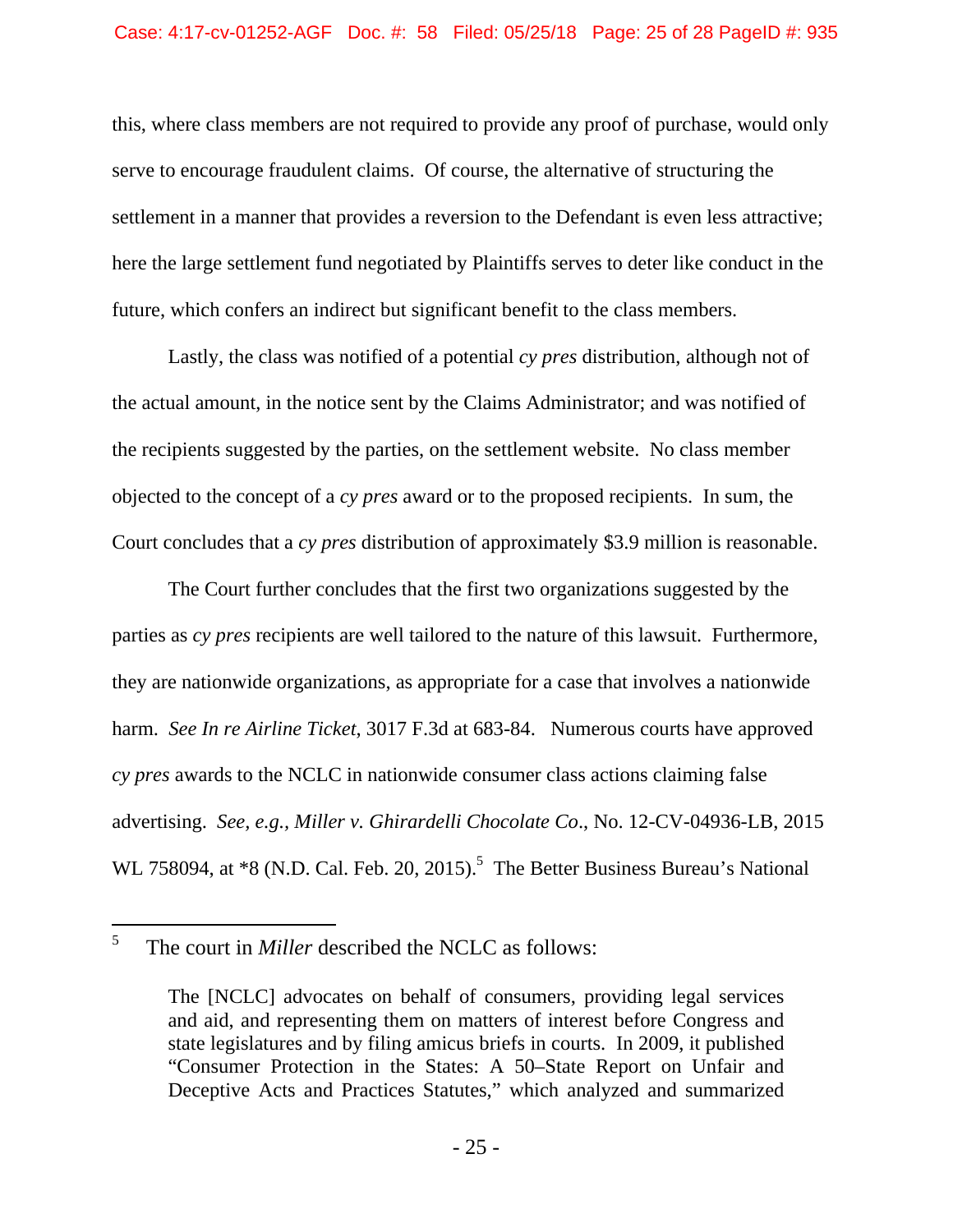Advertising Division monitors national advertising in all media for good and services, enforcing high standards of truth and accuracy, and accepts complaints from consumers.

 However, as laudable as Gateway Greening and Kids Gardening appear to be, the former serves to benefit only St. Louis residents, and neither charitable organization can fairly be characterized as the "next best use," or addresses the harm alleged, namely, the misleading of consumers.

 Accordingly, the Court will order that 50% of the funds available for *cy pres* distribution be paid to the National Consumer Law Center, and 50% paid to the Better Business Bureau's National Advertising Division.

### **Notice of Disallowed Claims**

 The Court does have some concern with respect to the notification process for disallowed claims. At the hearing, the Claims Administrator confirmed that consistent with its normal practices, no notice has been provided to those claimants whose claims were disallowed. Rather, the Claims Administrator intended to post on the website that claims checks had been distributed, advise that the claims of those who had not received a check had likely been disallowed, and provide information for such individuals to make further inquiry of the Claims Administrator. Although the Court, in general, does

*Miller*, 2015 WL 758094, at \* 8.

 $\overline{a}$ 

the unfair-and-deceptive-acts-and-practices (UDAP) laws that protect consumers in each state and the District of Columbia, spotlighted limitations in these laws and in their enforcement, and made proposals for reform. It also provides help to litigation counsel representing persons with incomes below 200% of the federal poverty line in matters involving consumer sales and services.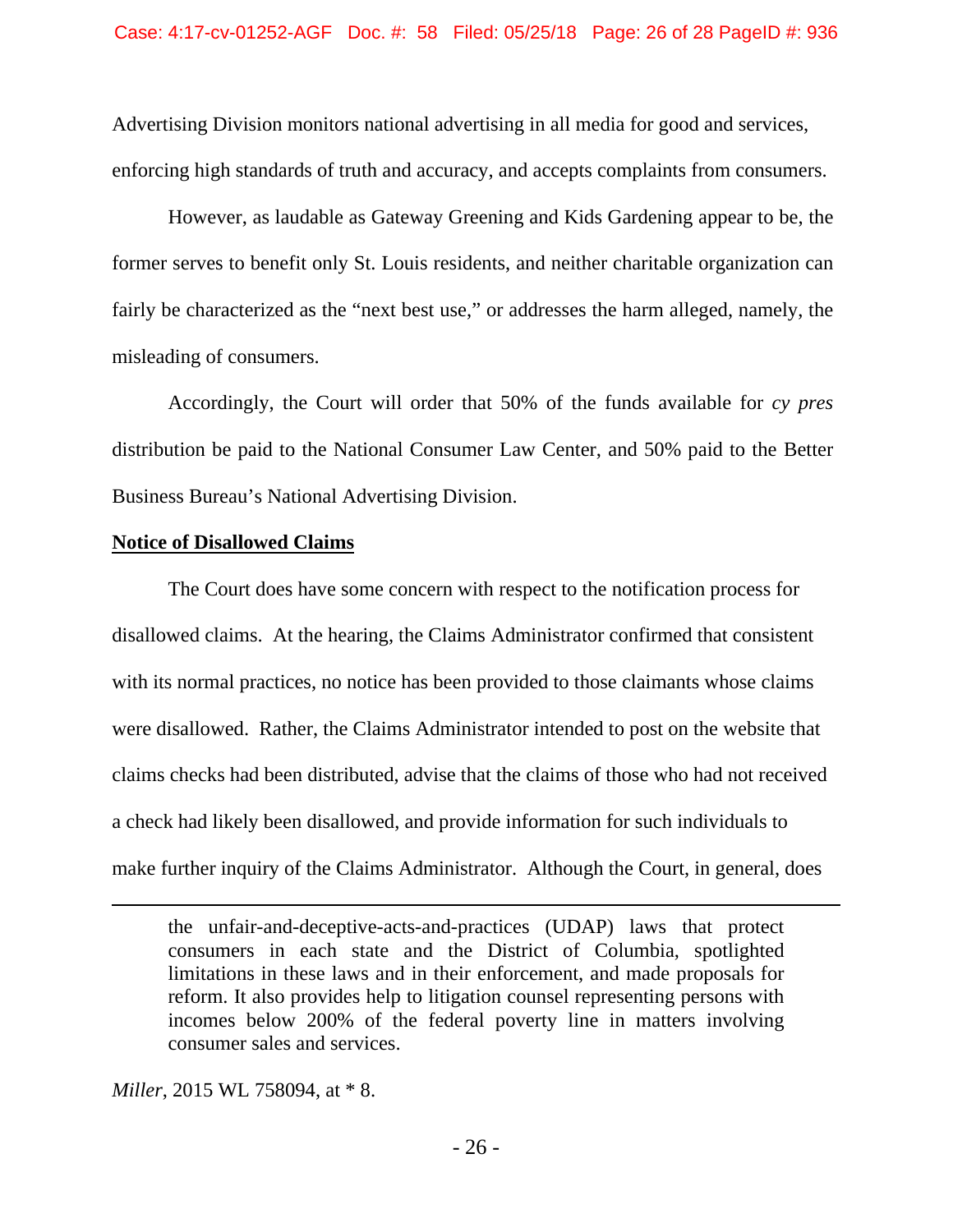not quarrel with granting the Claims Administrator sole discretion in accepting or rejecting Claim Forms, here the Court believes that some further notice and an opportunity to substantiate a claim should be provided with respect to certain of the disallowed claims. Of primary concern are the non-electronic claims for more than 20 units that were disallowed in their entirety, and those class members whose claims were impacted by the Claims Administrator's exclusion of claims for over 18 bottles for Super Concentrate 53.7 oz., over 16 bottles for Super Concentrate 64 oz., and over 14 bottles for Super Concentrate 128 oz.

 Specifically, the Claims Administrator will be required to post on the website the date on which distribution is being made, advise that certain claims have been disallowed, and provide a description of the types of claims disallowed. This notice should advise the class members of the decision to reduce the maximum number of units per household with respect to the larger products. Class members whose claims have been disallowed for reasons such as submitting non-electronic claims for more than 20 units, or submitting claims for more than the reduced number of units of the larger concentrates, should be given at least 60 days from the distribution date to submit tangible proof of their purchases, such as verifiable receipts.

 At the hearing, Monsanto recognized that a reserve could be established to cover any previously disallowed claims that might hereafter be allowed by the Claims Administrator based on appropriate proof of purchase. The parties are directed to confer with the Claims Administrator with respect to an appropriate reserve amount, and within fourteen (14) days of the date of this Order, advise the Court of the proposed reserve

- 27 -